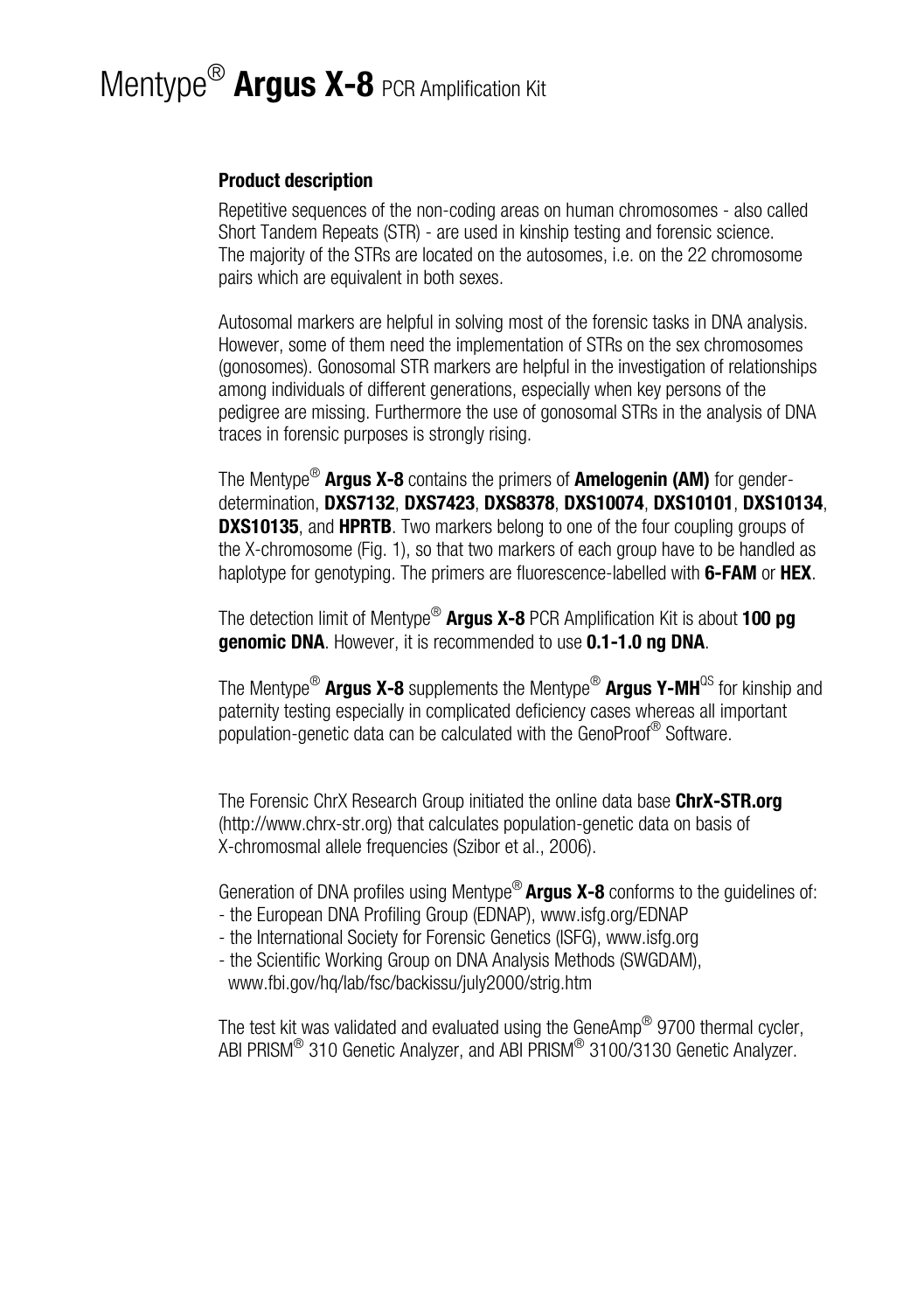

**Fig. 1** The Ideogram of the X-chromosome describes the physical localisation of the forensic STRs, which can be analysed with the Mentype® **Argus X-8**. Distances from the p-telomere are shown in Mb [\(http://www.ncbi.nlm.nih.gov/genome/guide/human](http://www.ncbi.nlm.nih.gov/genome/guide/human) as at 10/2005). The markers are linked as follows: DXS8378 and DXS10135, DXS7132 and DXS10074, HPRTB and DXS10101 as well as DXS7423 and DXS10134. Also Amelogenin X and DXS8378 or DXS10135 are in tight neighbourhood, but without relevance for investigations of transmission because Amelogenin X and Amelogenin Y do not show any length polymorphisms and are not responsible for calculation of the likelihood.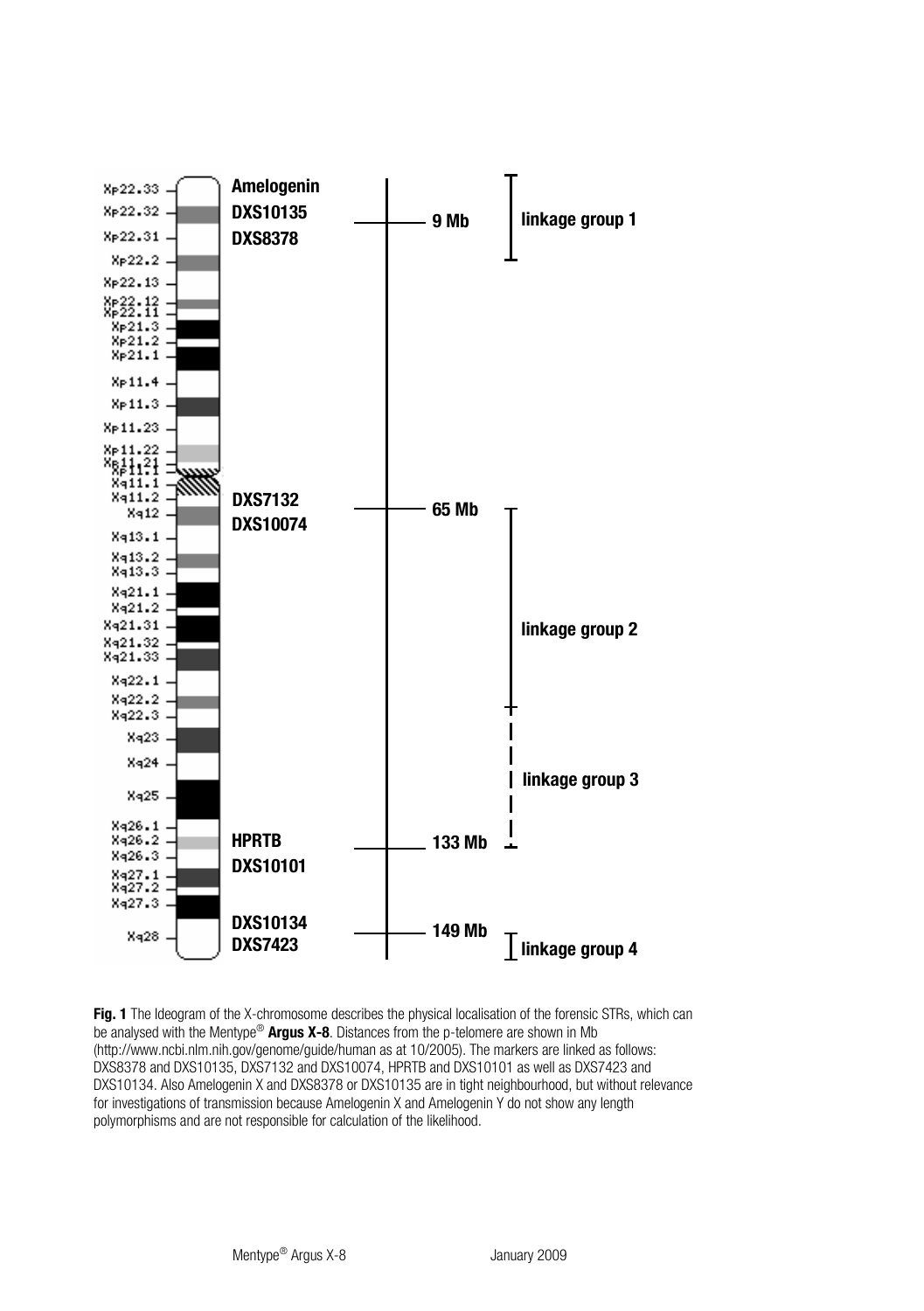| Locus                        | GenBank $^\circledR$<br>Accession | <b>Repeat motif</b><br>of the reference allele                                                                           | Reference<br>allele | Allele<br>range |
|------------------------------|-----------------------------------|--------------------------------------------------------------------------------------------------------------------------|---------------------|-----------------|
| Amelogenin X<br>Amelogenin Y | M55418<br>M55419                  |                                                                                                                          |                     |                 |
| DXS7132                      | G08111                            | $[TCTA]_{13}$                                                                                                            | 13                  | $8 - 19$        |
| DXS7423                      | AC109994                          | <b>[TCCA]</b> <sub>3</sub> TCTGTCCT [TCCA] <sub>12</sub>                                                                 | 15                  | $8 - 19$        |
| <b>DXS8378</b>               | G08098                            | $\text{ICTAT}_{12}$                                                                                                      | 12                  | $7 - 15$        |
| DXS10074                     | AI 356358                         | [AAGA] <sub>14</sub>                                                                                                     | 14                  | $4 - 21$        |
| DXS10101                     | AC004383                          | [AAAG]3 GAAAGAAG [GAAA]3<br>A [GAAA]4 AAGA [AAAG]5<br>AAAAAGAA [AAAG] <sub>13</sub> AA                                   | 28.2                | 24-36           |
| DXS10134                     | AI 034384                         | [GAAA]3 GAGA [GAAA]4 AA<br>[GAAA] GAGA [GAAA]4 GAGA<br>[GACAGA]3 [GAAA] GTAA<br>[GAAA]3 AAA [GAAA]4 AAA<br>$[GAAA]_{15}$ | 35                  | 28-44.3         |
| DXS10135                     | AC003684                          | [AAGA]3 GAAAG [GAAA]20                                                                                                   | 23                  | 13-39.2         |
| <b>HPRTB</b>                 | M26434                            | [AGAT <sub>12</sub> ]                                                                                                    | 12                  | $7-19$          |

# **Table 1. Locus-specific information of Mentype**® **Argus X-8**

\*[AGAT] is the common repeat structure, for variations see NIST and Szibor et al. 2009.

Table 1 shows the STR loci with their repeat motifs and alleles that are concordant with the International Society for Forensic Genetics (ISFG) guidelines for the use of microsatellite markers (Bär et al., 1997). The most frequent alleles for European populations are included in the allelic ladder. The nomenclature for X-STR Loci DXS7132, DXS7423 and DXS8378 is in accordance with Szibor et al. (2003a). The nomenclature of DXS10074, DXS10101, DXS10134 und DXS10135 is in accordance with Becker et al. (2008). Allele ranges include all known alleles of the National Institute of Standards and Technology (NIST as at 12/2008) and of the current literature.

# **Table 2. Chromosomal mapping of Mentype**® **Argus X-8**

| Locus          | <b>Chromosomal mapping</b> |
|----------------|----------------------------|
| Amelogenin X   | Xp22.1-22.3                |
| Amelogenin Y   | Yp11.2                     |
| DXS7132        | Xq11.2                     |
| DXS7423        | Xg28                       |
| <b>DXS8378</b> | Xp22.31                    |
| DXS10074       | Xq12                       |
| DXS10101       | Xg26.2                     |
| DXS10134       | Xg28                       |
| DXS10135       | Xp22.31                    |
| <b>HPRTB</b>   | Xa26.2                     |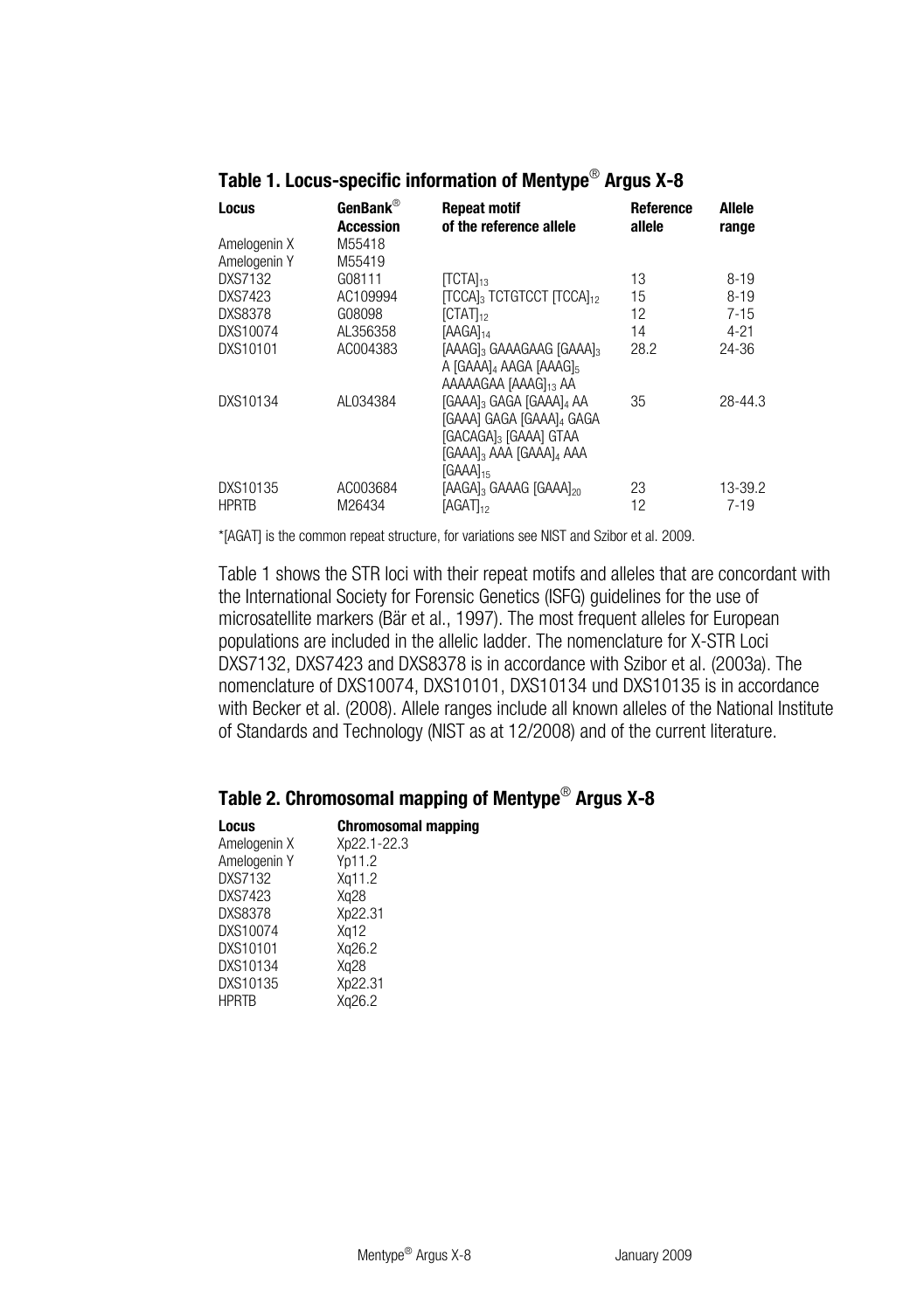### **Content**

| Mentype <sup>®</sup> Argus X-8 PCR Amplification Kit (100 Reactions) |
|----------------------------------------------------------------------|
|----------------------------------------------------------------------|

| Nuclease-free water         | $3.0$ ml |
|-----------------------------|----------|
| Reaction mix A              | 500 uL   |
| Primer mix                  | 250 uL   |
| Control DNA XY1 (2 ng/µL)   | 10 uL    |
| Control DNA XX28 (2 na/uL)  | 10 uL    |
| DNA Size Standard 550 (ROX) | 50 uL    |
| Allelic ladder              | 10 uL    |

### **Ordering information**

| Mentype <sup>®</sup> Argus X-8 | 25   | Reactions | Cat. No. | 43-09110-0025 |
|--------------------------------|------|-----------|----------|---------------|
| Mentype <sup>®</sup> Argus X-8 | 100  | Reactions | Cat. No. | 43-09110-0100 |
| Mentype <sup>®</sup> Argus X-8 | 400. | Reactions | Cat. No. | 43-09110-0400 |

Mentype® **Argus X-8** PCR Amplification Kits are distributed exclusively via Promega Corporation. For ordering, please contact Promega´s local branch offices or distributors. Requests and sales within Germany, Austria and Switzerland are handled directly via the Biotype AG.

### **Storage**

Store all components at –20°C and avoid repeated thawing and freezing. Primer mix and allelic ladder must be stored protected from light. The DNA samples and post-PCR reagents (allelic ladder and DNA size standard) should be stored separately from the PCR reagents. The expiry date is indicated on the kit cover.

### **Quality assurance**

All contents of Biotype<sup>®</sup> test kits undergo an intensive quality assurance process at Biotype AG. The quality of the test kits is permanently monitored in order to ensure unrestricted usability. Please contact us if you have any questions regarding quality assurance.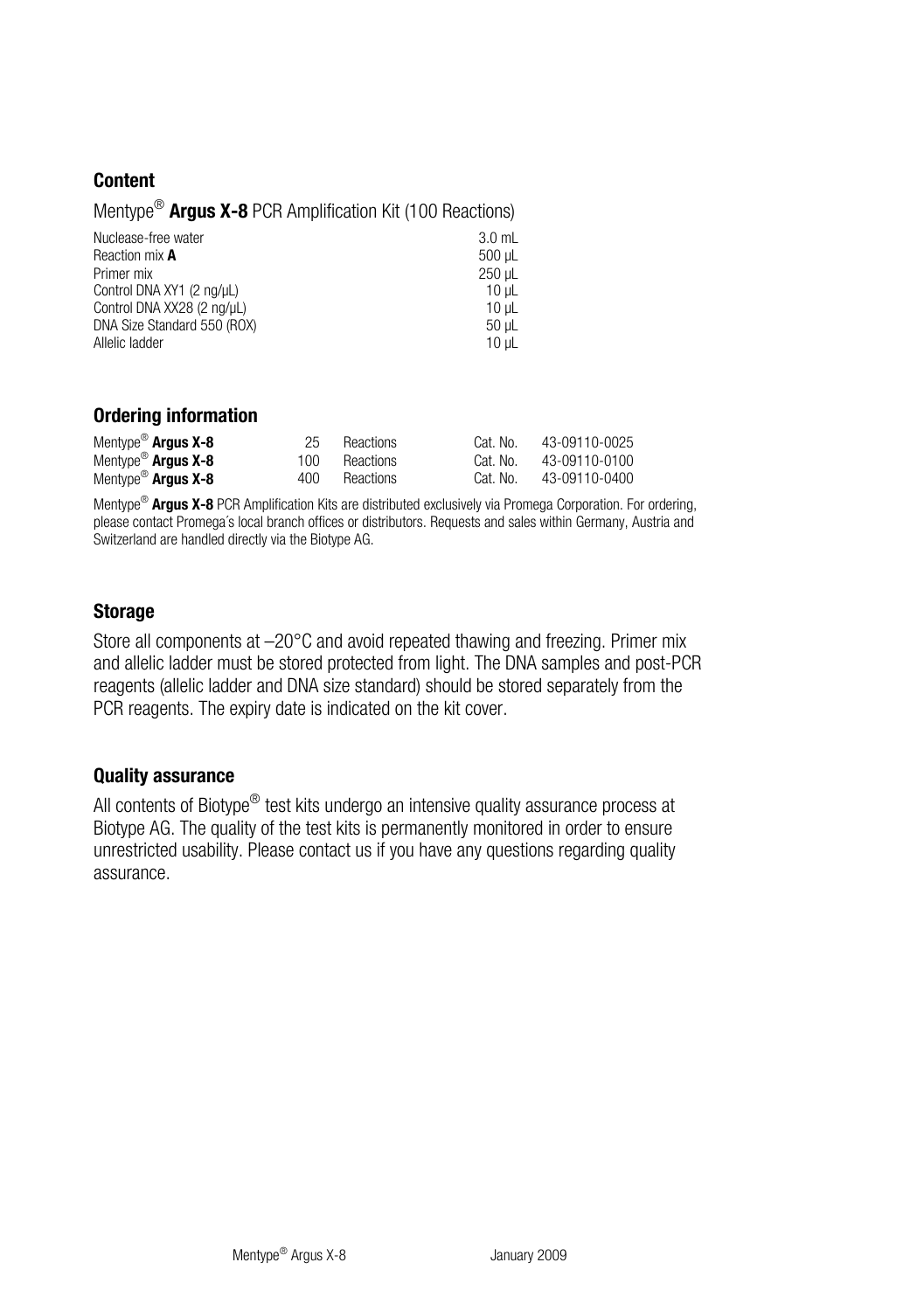# **Additionally required reagents**

Additional reagents are needed in order to be able to use the Biotype<sup>®</sup> PCR Amplification Kit. The use of the following products is strongly recommended:

| Reagent                                                                         | Supplier                  | Order number            |
|---------------------------------------------------------------------------------|---------------------------|-------------------------|
| JumpStart <sup>™</sup> Taq DNA Polymerase<br>hot start, 2.5 U/µL, 50 U or 250 U | Sigma-Aldrich             | D4184                   |
| Hi-Di™ Formamide, 25 mL                                                         | <b>Applied Biosystems</b> | 4311320                 |
| Matrix Standards DS-30<br>for ABI PRISM® 310 Genetic Analyzer                   | <b>Applied Biosystems</b> | 401546 and 402996 (NED) |
| Matrix Standards DS-30<br>for ABI PRISM® 3100/3130/3730                         | Applied Biosystems        | 4345827                 |

# **Trademarks and patents**

Mentype<sup>®</sup> is a registered trademark of Biotype AG.

GenoProof® is a registered trademark of Qualitype AG.

JumpStart™ is a registered trademark of Sigma-Aldrich.

ABI PRISM®, GeneScan®, Genotyper®, GeneMapper™ and Applied Biosystems are registered trademarks of Applied Biosystems Inc. or its subsidiaries in the U.S. and certain other countries.

6-FAM, HEX, NED, ROX, POP-4 and Hi-Di are trademarks of Applied Biosystems Inc. GeneAmp® is a registered trademark of Roche Molecular Systems.

The PCR is covered by patents. Patentees are Hoffmann-La Roche Inc. and F. Hoffmann-La Roche (Roche).

GenBank® is a trademark of National Institute of Health.

# **Warnings and safety instructions**

The PCR Amplification Kit contains the following potentially hazardous chemicals:

**Kit component Chemical Chemical Hazards**<br>
Primer mix. reaction mix Sodium azide NaN<sub>2</sub> Very toxic Primer mix, reaction mix and allelic ladder

Very toxic if swallowed, develops toxic gases when it gets in contact with acids

Observe the Material Safety Data Sheets (MSDS) for all Biotype<sup>®</sup> products, which are available on request. Please contact the respective manufacturers for copies of the MSDS for any additionally needed reagents.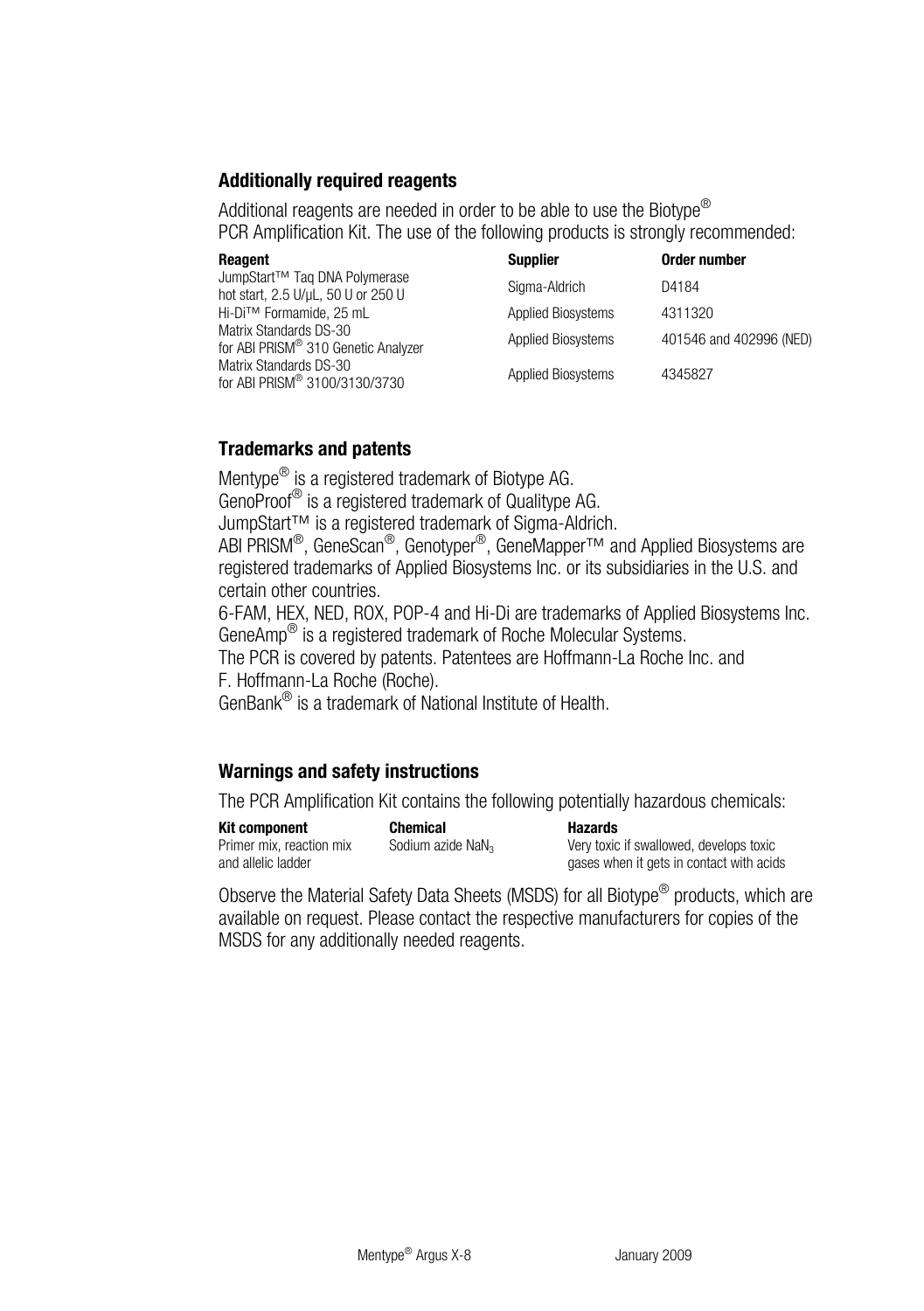# **Content**

| 2. Electrophoresis using the ABI PRISM® 310 Genetic Analyzer  9          |  |
|--------------------------------------------------------------------------|--|
|                                                                          |  |
|                                                                          |  |
|                                                                          |  |
|                                                                          |  |
| 3. Electrophoresis using the ABI PRISM® 3130/3130xl Genetic Analyzer  14 |  |
|                                                                          |  |
|                                                                          |  |
|                                                                          |  |
|                                                                          |  |
|                                                                          |  |
|                                                                          |  |
|                                                                          |  |
|                                                                          |  |
|                                                                          |  |
|                                                                          |  |
| 7. Usage of the X-chromosomal STRs and their characteristics  32         |  |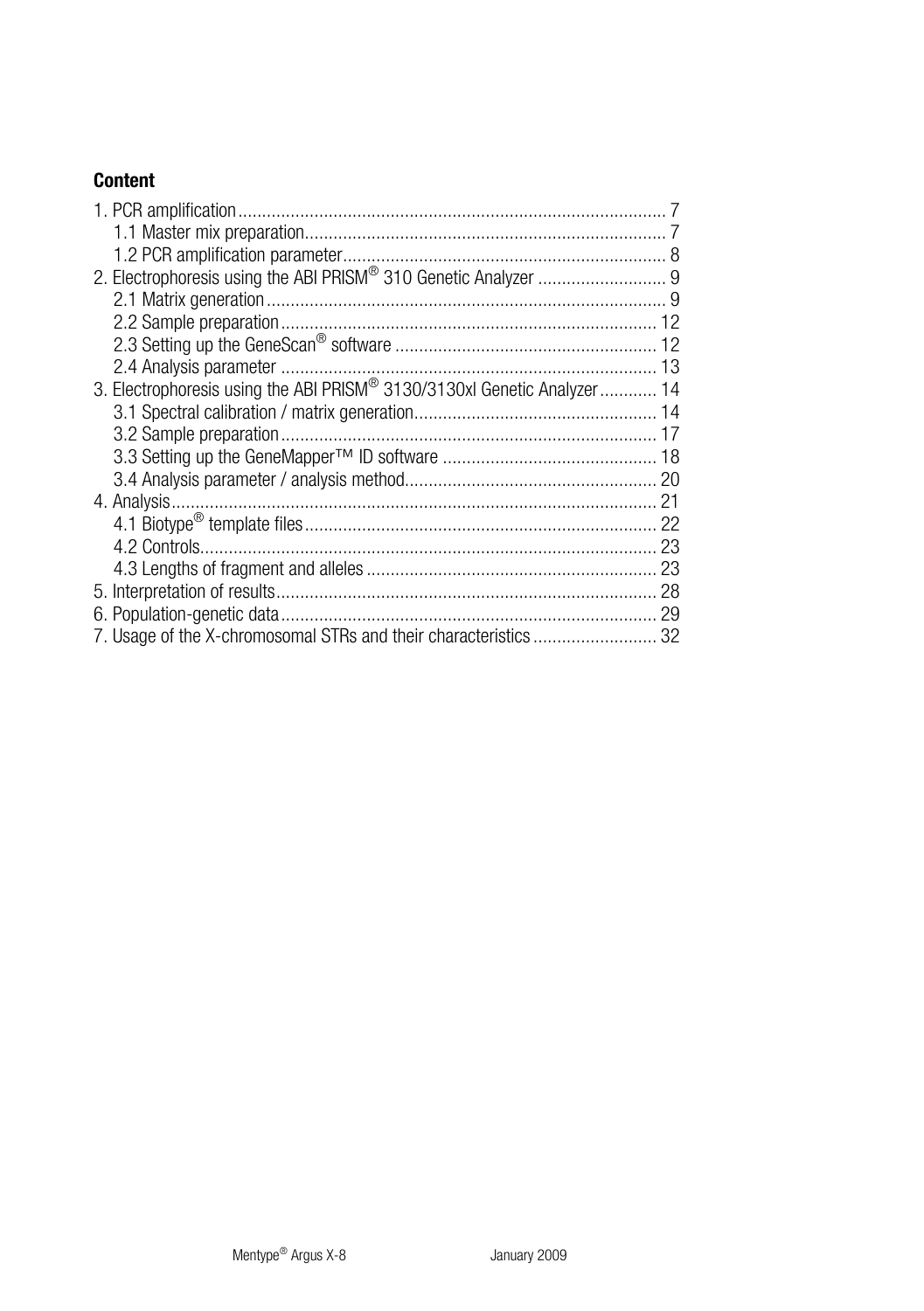# <span id="page-6-0"></span>**Protocols for PCR amplification, electrophoresis, and analysis**

# **1. PCR amplification**

# **1.1 Master mix preparation**

The table below shows the volumes of all PCR reagents per 25 μL reaction volume, including a sample volume of 3.0 μL (template DNA). The number of reactions to be set up shall be determined taking into account positive and negative control reactions. Add one or two reactions to this number to compensate the pipetting error.

|                                          | Number of PCR samples |       |       |        |
|------------------------------------------|-----------------------|-------|-------|--------|
| Volume in [µL]                           |                       | 10    | 25    | 100    |
| Nuclease-free Water                      | 14.1                  | 141.0 | 352.5 | 1410.0 |
| Reaction mix A*                          | 5.0                   | 50.0  | 125.0 | 500.0  |
| Primer mix                               | 2.5                   | 25.0  | 62.5  | 250.0  |
| Tag DNA Polymerase (hot start, 2.5 U/µL) | 0.4                   | 4.0   | 10.0  | 40.0   |
| Volume of master mix                     | 22.0                  | 2200  | 550.0 | 2200.0 |
|                                          |                       |       |       |        |

 $*$  contains  $Mq^{2+}$ , dNTP Mix, BSA

All components should be mixed (vortex) and centrifuged for about 10 s before preparing the master mix. The DNA volume applied to the assay depends on its concentration. A volume of up to 5 μL may be necessary for DNA trace templates. DNA volumes of more than 5 μL are not recommended, because potential PCR inhibitors may interfere with the process. Fill up the final reaction volume to 25 μL with nuclease-free water.

Generally, DNA templates shall be stored in nuclease-free water or in diluted TE buffer (10 mM Tris HCl, pH 8.0 and 1 mM EDTA), e.g. 0.1x TE buffer.

The primer mixes are adjusted for balanced peak heights at **30 PCR cycles** and **0.2 ng Control DNA XX28** in a reaction volume of 25 μL. If more DNA template is introduced, higher peaks can be expected for small PCR fragments and relatively low peaks for large fragments. Reduce the amount of DNA template to correct this imbalance.

# **Positive control**

For the positive amplification control, dilute the Control DNA to 0.2 ng in the appropriate volume. Instead of the template DNA pipette the diluted Control DNA into a reaction tube containing the PCR master mix.

# **Negative control**

For the negative amplification control, pipette nuclease-free water instead of template DNA into a reaction tube containing the PCR master mix.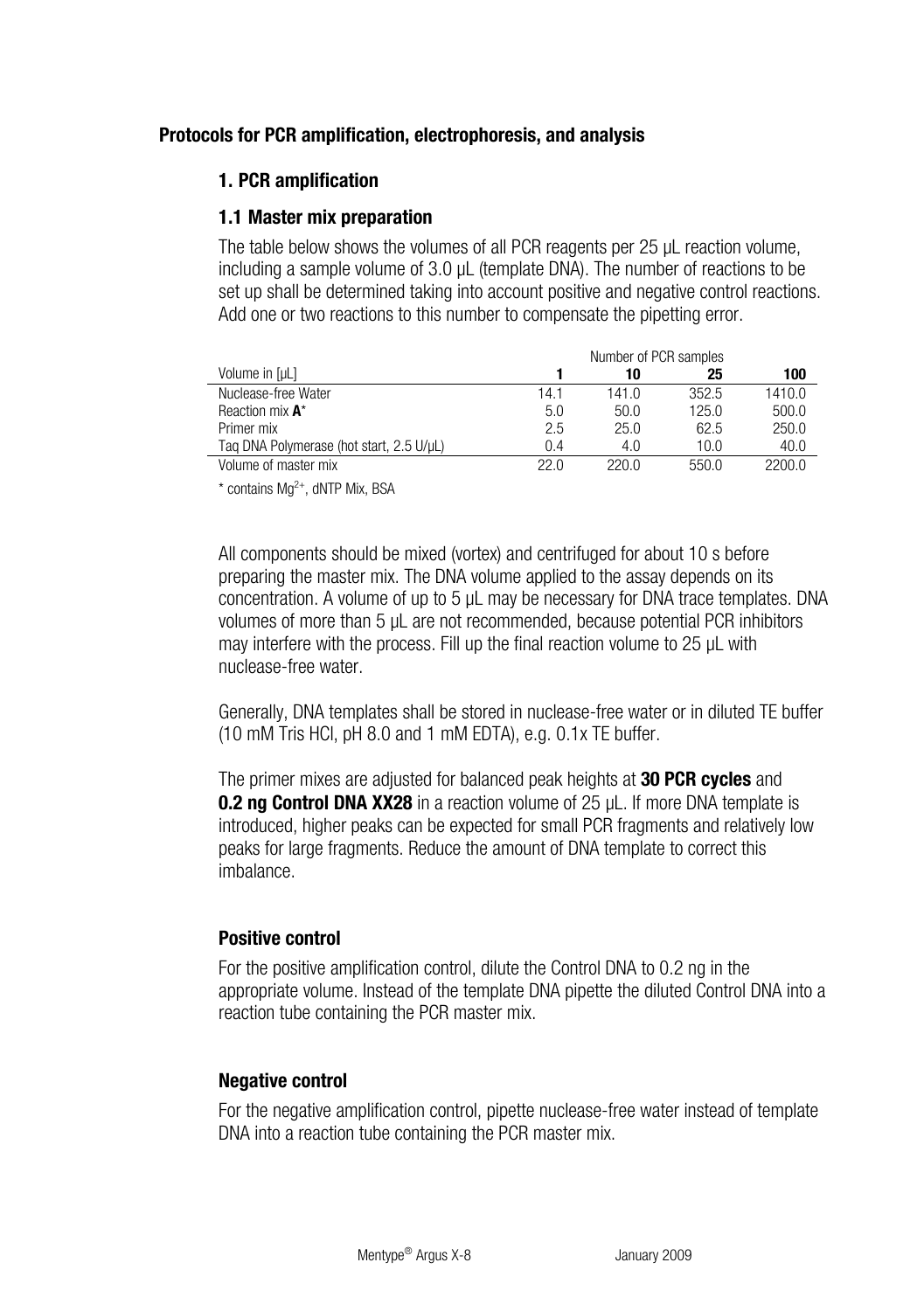# <span id="page-7-0"></span>**1.2 PCR amplification parameter**

Perform a "hot start" PCR in order to activate the Taq DNA Polymerase and to prevent the formation of non-specific amplification products.

The number of cycles depends on the amount of DNA. 30 cycles are recommended for all samples. 34 cycles are recommended optionally in order to achieve optimal signal intensities for stains with small amounts of genomic DNA.

# **Standard method**

Recommended for all DNA samples

| Temperature    | Time            |                                                                       |
|----------------|-----------------|-----------------------------------------------------------------------|
| $94^{\circ}$ C |                 | 4 min (hot start for activation of the JumpStart™ Tag DNA Polymerase) |
| $94^{\circ}$ C | 30 <sub>s</sub> |                                                                       |
| $58^{\circ}$ C | 120 s           | 30 cycles                                                             |
| $72^{\circ}$ C | 75 s            |                                                                       |
| $68^{\circ}$ C | $60$ min        |                                                                       |
| $10^{\circ}$ C | $\infty$        | hold                                                                  |

# **Optional**

Recommended for stains with small amounts of DNA

| Temperature    | Time            |                                                                       |
|----------------|-----------------|-----------------------------------------------------------------------|
| $94^{\circ}$ C |                 | 4 min (hot start for activation of the JumpStart™ Tag DNA Polymerase) |
| $94^{\circ}$ C | 30 <sub>s</sub> |                                                                       |
| $58^{\circ}$ C | 120 s           | 34 cycles                                                             |
| $72^{\circ}$ C | 75 s            |                                                                       |
| $68^{\circ}$ C | $60$ min        |                                                                       |
| $10^{\circ}$ C | $\infty$        | hold                                                                  |

Small amounts of DNA may result in allelic dropouts and imbalances of the peaks. Furthermore, unspecific amplification products could appear. With increasing numbers of cycles, there is the risk of cross contamination caused by minimal amounts of impurities.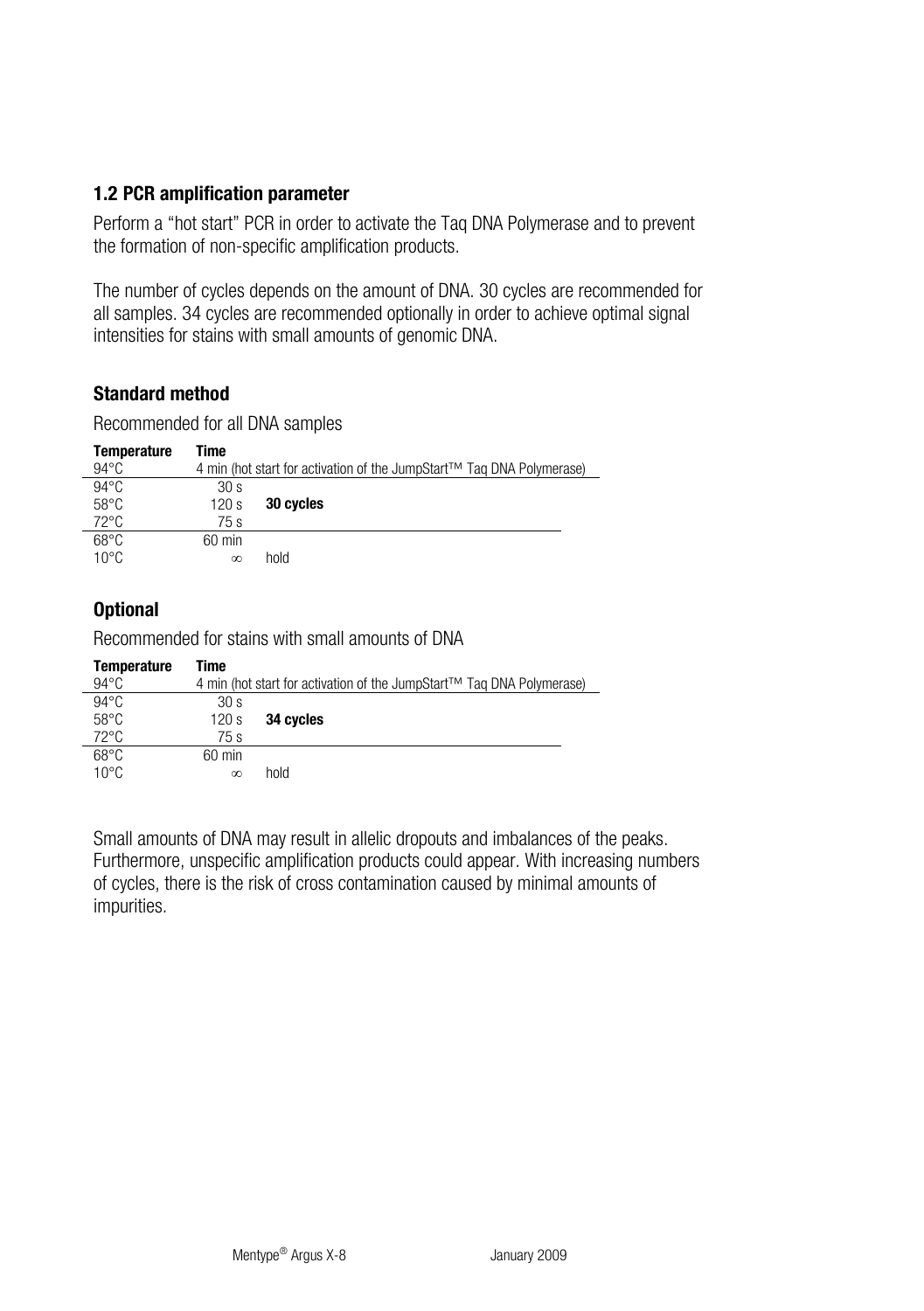# <span id="page-8-0"></span>**2. Electrophoresis using the ABI PRISM**® **310 Genetic Analyzer**

For general instructions on instrument setup, matrix generation and application of the GeneScan® or GeneMapper™ ID software, refer to the *ABI PRISM ® 310 Genetic Analyzer User's Manual*. Electrophoresis by using the GeneScan® software is described below.

The virtual **filter set D** shall be used for combined application of the four fluorescent labels **6-FAM**, **HEX**, **NED**, and **ROX** (also called **DS-30**). Generally, Filter Sets A and F are suitable, too.

#### **Material**

Capillary 47 cm / 50 μm (green) Polymer POP-4 for 310 Genetic Analyzer Buffer 10x Genetic Analyzer Buffer with EDTA

# **2.1 Matrix generation**

Prior to conducting DNA fragment size analysis with the filter set D, a matrix with the four fluorescent labels 6-FAM, HEX, NED, and ROX must be generated. The suitable matrix standard **DS-30** is available from Applied Biosystems.

| Colour     | <b>Matrix standard</b> | Order number               |
|------------|------------------------|----------------------------|
| Blue (B)   | 6-FAM                  | Applied Biosystems, 401546 |
| Green (G)  | HFX                    | Applied Biosystems, 401546 |
| Yellow (Y) | NFD.                   | Applied Biosystems, 402996 |
| Red (R)    | <b>ROX</b>             | Applied Biosystems, 401546 |

Four electrophoresis runs shall be conducted, one for each fluorescent label, 6-FAM, HEX, NED, and ROX, under the same conditions as for the samples and allelic ladders of the Biotype<sup>®</sup> test kit to generate suitable matrix files.

| <b>Matrix sample</b><br>Matrix sample 1 | <b>Composition</b><br>Hi-Di™ Formamide<br>Matrix standard 6-FAM | <b>Volume</b><br>$12.0$ µL<br>$1.0$ $\mu$ |
|-----------------------------------------|-----------------------------------------------------------------|-------------------------------------------|
| Matrix sample 2                         | Hi-Di™ Formamide<br>Matrix standard HEX                         | $12.0 \mu L$<br>$1.0 \mu L$               |
| Matrix sample 3                         | Hi-Di™ Formamide<br>Matrix standard NED                         | $12.0$ µL<br>$1.0$ uL                     |
| Matrix sample 4<br>.                    | Hi-Di™ Formamide<br>Matrix standard ROX                         | $12.0$ µL<br>$1.0$ µL                     |

- Denaturation for 3 min at 95°C

- Cool down to 4°C

- For analysis: load the samples on the tray

- Create a **Sample Sheet** and enter sample designation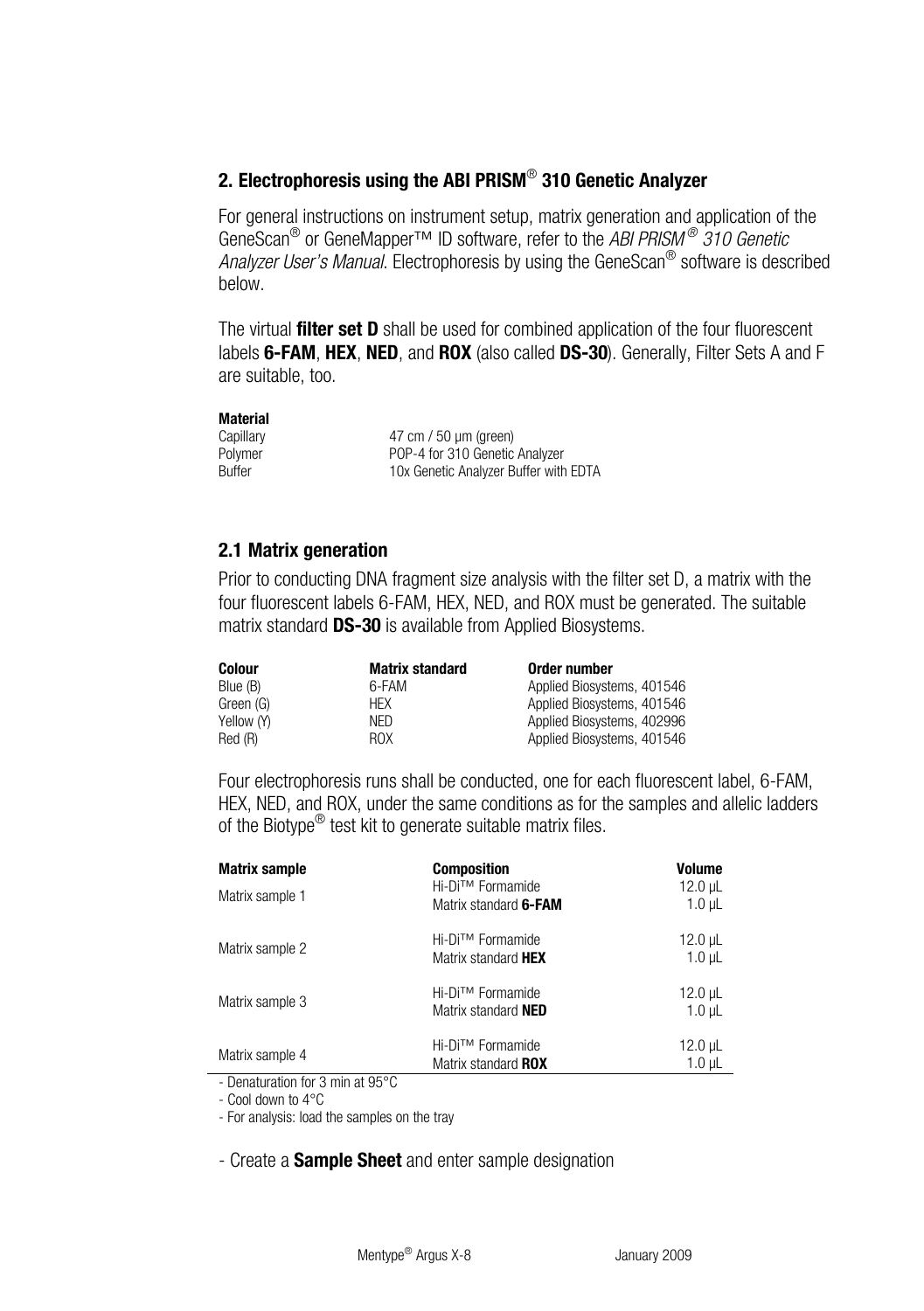### **Injection list for matrix generation**

10

| <b>Injection list</b> |                              |
|-----------------------|------------------------------|
| Module File           | GS STR POP-4 (1 ml) <b>D</b> |
| Matrix File           | <b>NONE</b>                  |
| Size Standard*        | <b>NONE</b>                  |
| Injection [s]         | 5                            |
| Injection [kV]        | 15.0                         |
| Run [kV]              | 15.0                         |
| Run [°C]              | 60                           |
| Run Time [min]        | 24                           |
|                       |                              |

\* prepare matrix standards always **without DNA Size Standard (ROX)** 

# **Analysis of the matrix samples**

- Run the GeneScan® software
- **File** → **New** → **Project** (open folder of current run) → **Add Sample Files**
- Select a matrix sample in the **Sample File** column
- **Sample** → **Raw Data**
- Check the matrix samples regarding a flat baseline. As shown in the figure below, there should be at least five peaks with peak heights about 1000-4000 (Y-axis) for each matrix sample (optimal range: 2000-4000)



**Fig. 2** Electropherogram with raw data of the matrix standard 6-FAM

- Select analysis range with flat baseline and re-inject the matrix sample if necessary
- Note down start and end value (data points) of the analysis range, e.g. start value 3400, end value 6400
- Calculate the difference, e.g.  $6400-3400 = 3000$  data points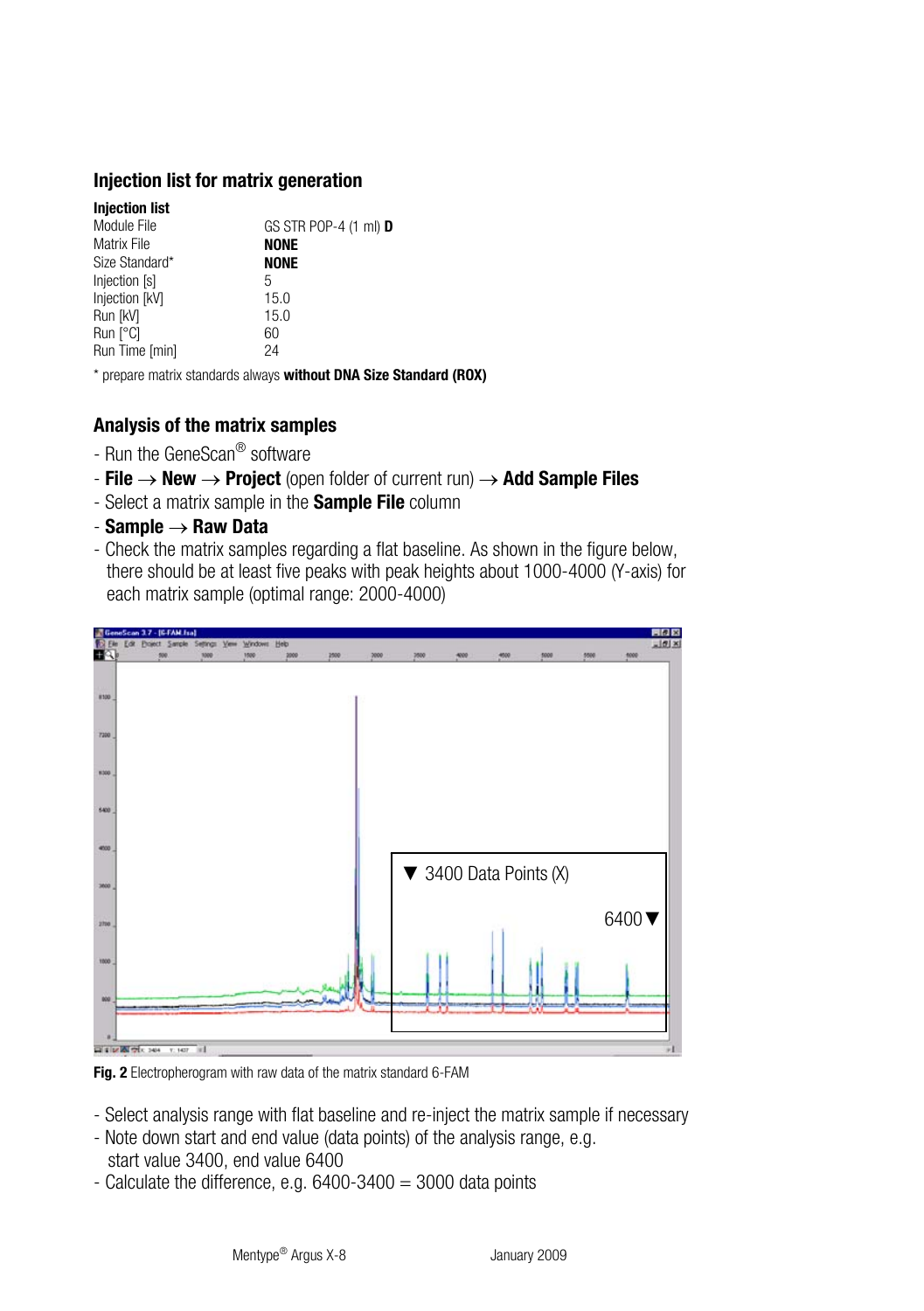### **Generation of a new matrix**

### - **File** → **New** → **Matrix**

| <b>Make New Matrix</b>                  |                 | $\times$  |
|-----------------------------------------|-----------------|-----------|
| Select the Matrix Standard Sample Files | Number Of Dyes: |           |
| 050128_FAM.fsa<br>B                     | Start At:       | 3400      |
| 050128 HEX.fsa<br>G                     | Start At:       | 3400      |
| 050128 NED.fsa<br>Y                     | Start At:       | 3400      |
| 050128 ROX.fsa<br>R                     | Start At:       | 3400      |
|                                         | Points:         | 3000      |
|                                         | Cancel          | <b>OK</b> |
|                                         |                 |           |

**Fig. 3** Matrix sample selection

- Import matrix samples for all dyes (B, G, Y, R)
- Enter a **Start At** value, e.g. 3400
- Enter the calculated difference under **Points**, e.g. 3000
- Click on **OK** to calculate the new matrix

|   | <b>Matrix Biotype D.mtx</b> |                  |        |        |
|---|-----------------------------|------------------|--------|--------|
|   |                             | <b>Beactions</b> |        |        |
|   | B                           | G                |        | R      |
| B | 1.0000                      | 0.4164<br>н      | 0.0415 | 0.0012 |
| G | 0.8472                      | 1.0000           | 0.6863 | 0.0107 |
| Υ | 0.4509                      | 0.4886           | 1.0000 | 0.0456 |
| в | 10.1273                     | 0.1792           | 0.4964 | 1.0000 |

**Fig. 4** New matrix DS-30

- Save the matrix in the matrix folder: **File** → **Save as**, e.g. Matrix Biotype DS-30

# **Matrix check**

Check the new matrix with current samples.

- **File** → **New** → **Project** (open folder of the respective run) → **Add Sample Files**
- Select sample(s) in the **Sample File** column
- **Sample** → **Install New Matrix** (open matrix folder and select new matrix)
- Re-analyse your samples

There should be **no** pull-up peaks between the dye panels (B, G, Y, R) with the new matrix.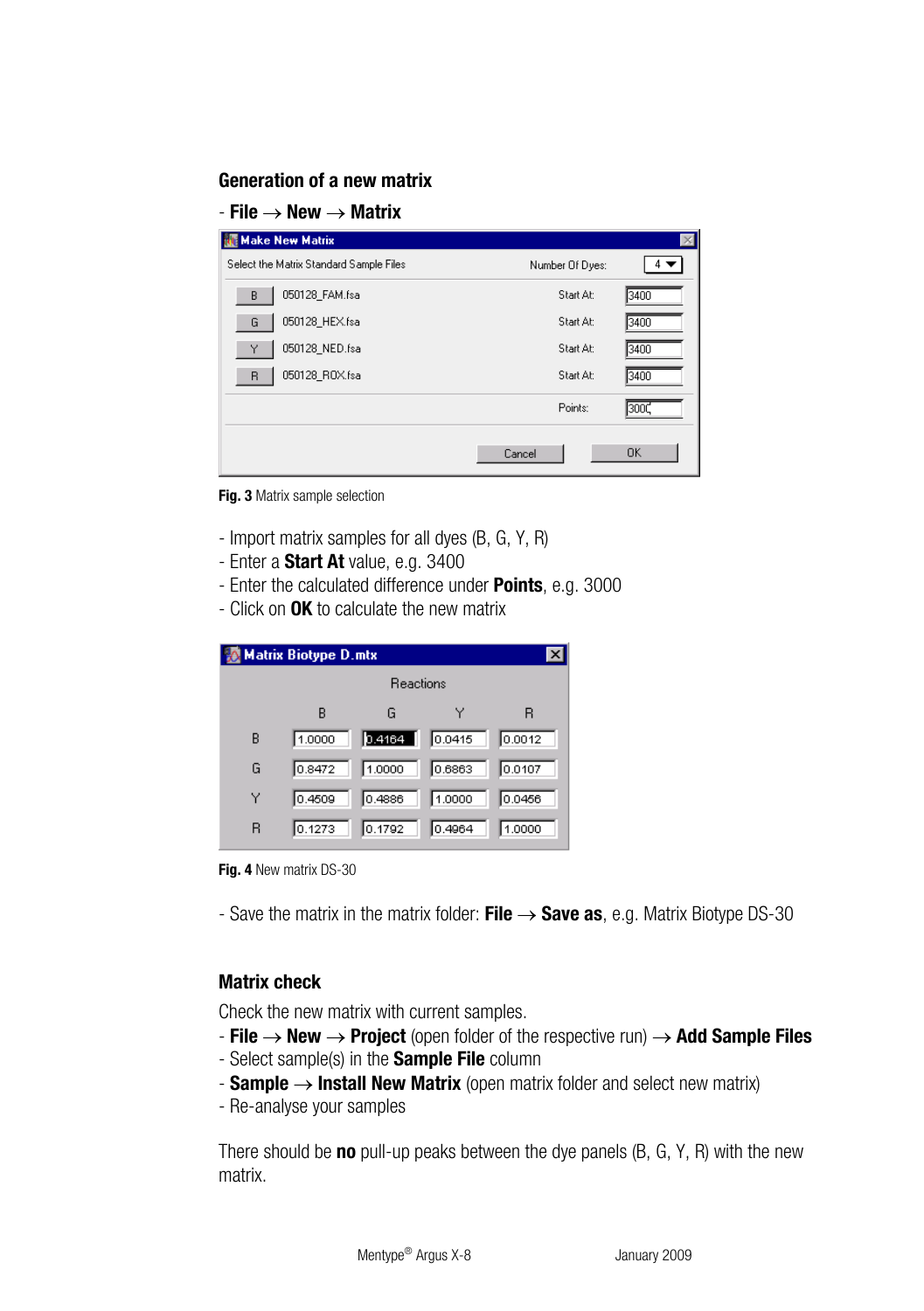# <span id="page-11-0"></span>**2.2 Sample preparation**

| Composition                                                                | Volume  |
|----------------------------------------------------------------------------|---------|
| Hi-Di™ Formamide                                                           | 12.0 µL |
| DNA Size Standard 550 (ROX)                                                | 0.5 uL  |
| proposed 12 ull of the mix (formamide + DNA eize standard) for all camples |         |

prepare 12 μL of the mix (formamide + DNA size standard) for all samples add 1 μL PCR product (diluted if necessary) or allelic ladder

- Denaturation for 3 min at 95°C

- Cool down to 4°C

- For analysis: load the samples on the tray

# **Signal intensities**

Options to increase the signal intensity:

- Reduce the volume of the DNA Size Standard 550 (ROX) to peak heights of about 500 relative fluorescent units (RFU)
- Purify the PCR products before starting the analysis

# **2.3 Setting up the GeneScan® software**

- Create a **Sample Sheet** and enter sample designation

# **Injection list**

| GS STR POP-4 (1 ml) <b>D</b> |
|------------------------------|
| e.g. Matrix DS-30            |
| e.g. SST-ROX 50-400bp        |
| 5                            |
| 15.0                         |
| 15.0                         |
| 60                           |
| 26                           |
|                              |

\* Deviating from standard settings, the injection time may range between 1 and 10 s depending on the type of sample. If blood samples with very high signal intensities are recorded, a shorter injection time may be selected. For samples with low DNA content an injection time up to 10 s may be necessary.

\*\* Depending on the analysis conditions the run time for Mentype® **Argus X-8** was modified in order to analyse fragments with lengths of up to **400 bp**.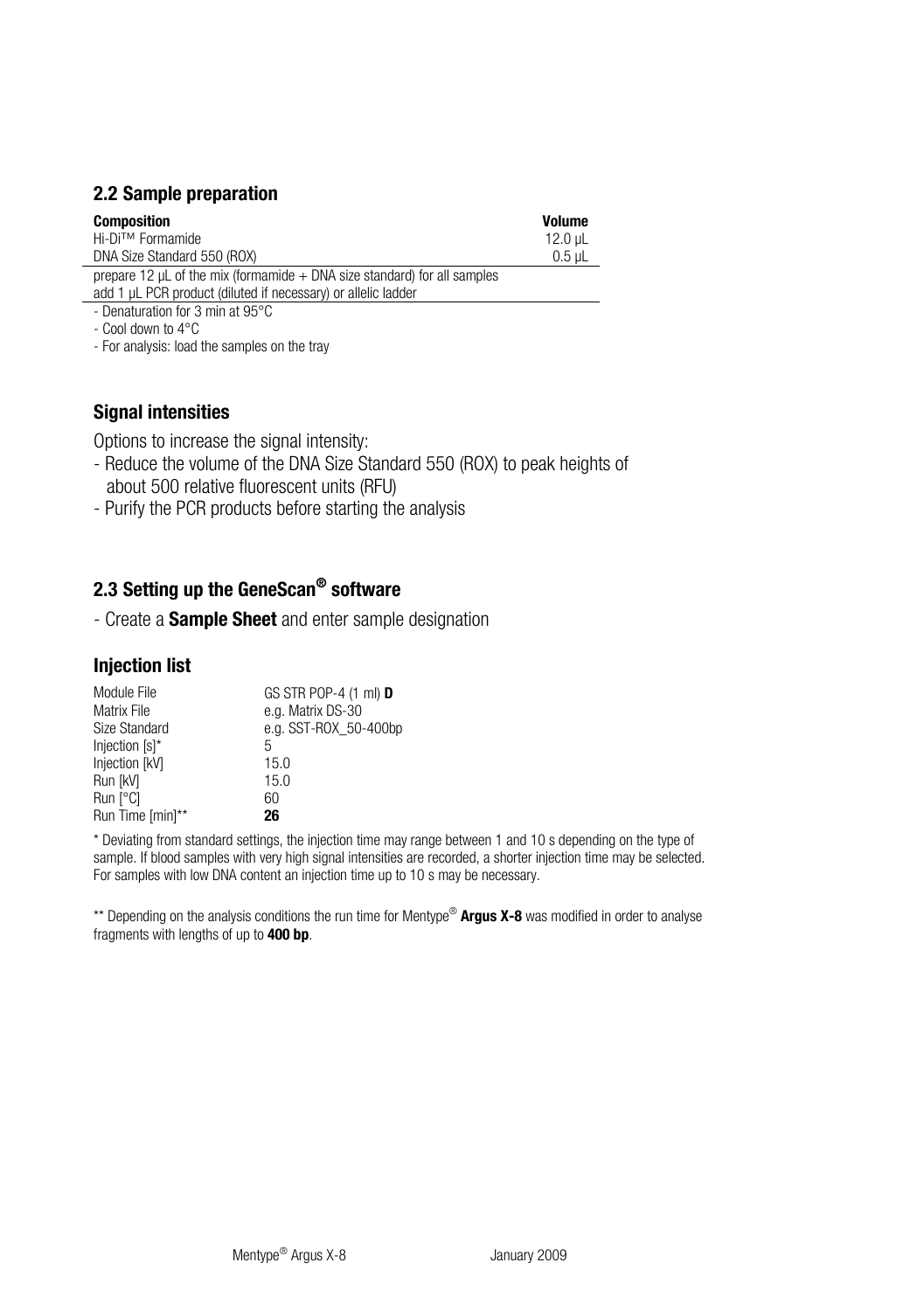# <span id="page-12-0"></span>**2.4 Analysis parameter**

The recommended analysis parameters are:

| Analysis Range        | Start: 2000<br>Stop: 10000  |
|-----------------------|-----------------------------|
| Data Processing       | <b>Baseline: Checked</b>    |
|                       | Multicomponent: Checked     |
|                       | Smooth Options: Light       |
| <b>Peak Detection</b> | Peak Amplitude Thresholds   |
|                       | $R^{**}$ Y <sup>*</sup>     |
|                       | $G^*$ $R^*$                 |
|                       | Min. Peak Half Width: 2 pts |
|                       | Polynorminal Degree: 3      |
|                       | Peak Window Size: 11 pts**  |
| Size Call Range       | Min: 50                     |
|                       | Max: 550                    |
| Size Calling Method   | Local Southern Method       |
| Split Peak Correction | None                        |

\* The peak amplitude threshold (cutoff value) corresponds to the minimum peak height that will be detected by the GeneScan® or GeneMapper™ ID software. Thresholds are usually 50-200 RFU and should be determined individually by the laboratory. Recommendation: The minimal peak height should be three times as high as the background noise of the baseline.

\*\* Point alleles (i.e. alleles with at least 1 bp difference to the next integer allele) may occasionally not be distinguished. For improved peak detection, minimise the Peak Window Size further.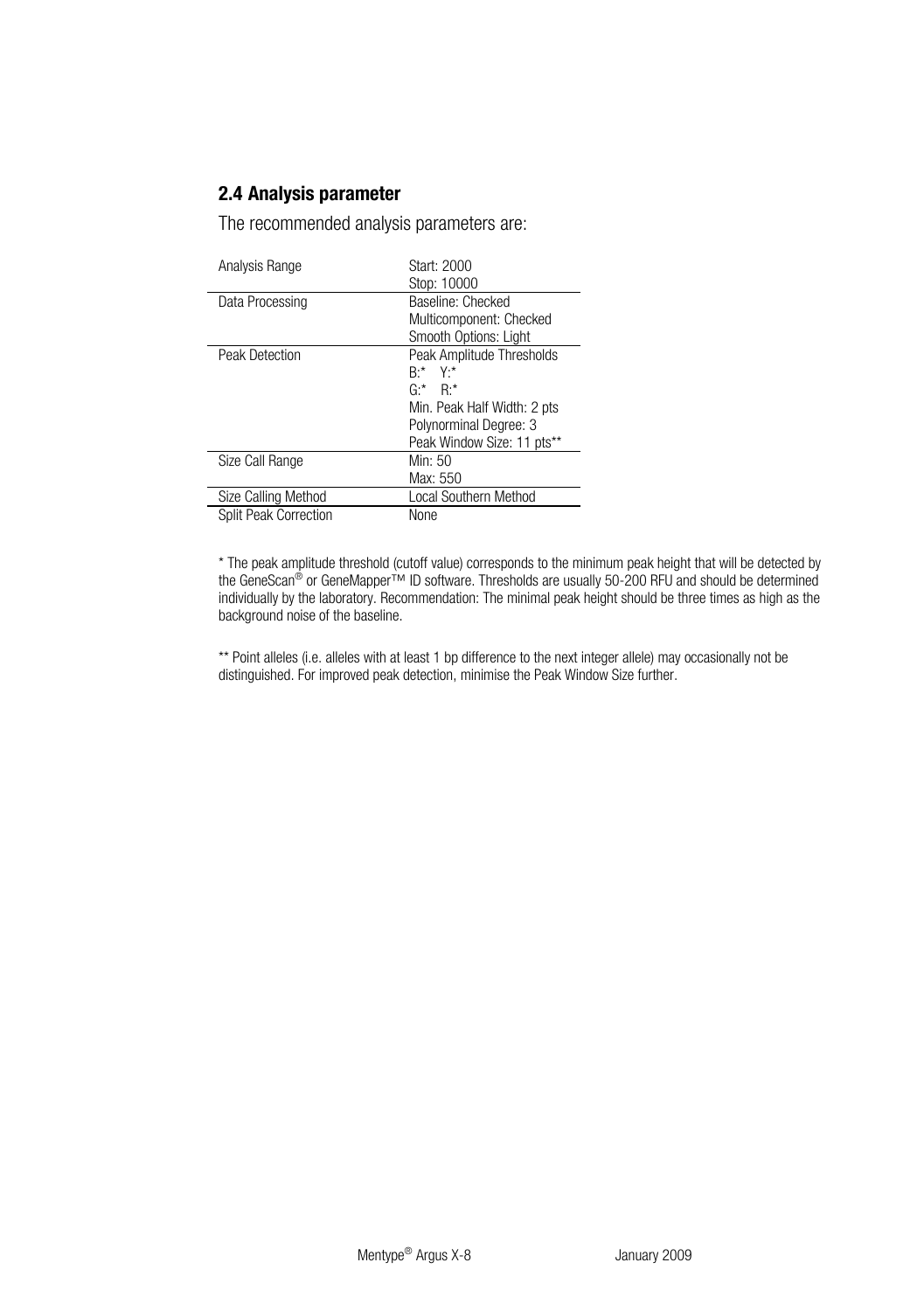# <span id="page-13-0"></span>**3. Electrophoresis using the ABI PRISM**® **3130/3130xl Genetic Analyzer**

For detailed instructions on instrument setup, spectral calibration, or application of the ABI PRISM<sup>®</sup> Data Collection software version 3.0 and the GeneMapper™ ID software, refer to the *ABI PRISM ® 3130/3130xl Genetic Analyzers Getting Started Guide*. Electrophoresis on an ABI PRISM® 3130 Genetic Analyser by using the GeneMapper™ ID software is described below.

The system with 4 capillaries is named ABI 3130 (former ABI 31300-Avant), and the system with 16 capillaries is named ABI 3130xl (former ABI 31000).

The virtual **filter set D** shall be used for combined application of the four fluorescent labels **6-FAM**, **HEX**, **NED**, and **ROX** (also called **DS-30**).

#### **Material**

| Capillary | 36 cm Capillary Array for 3130/3130xl |
|-----------|---------------------------------------|
| Polymer   | POP-4 Polymer for 3130                |
| Buffer    | 10x Genetic Analyzer Buffer with EDTA |

### **3.1 Spectral calibration / matrix generation**

Prior to conducting DNA fragment size analysis, it is necessary to perform a spectral calibration with the four fluorescent labels 6-FAM, HEX, NED, and ROX for each analyzer. The calibration procedure creates a matrix which is used to correct the overlapping of fluorescence emission spectra of the dyes.

Spectral calibration comprises the following steps:

- Preparation the spectral calibration standards
- Loading the standards to the 96-well reaction plate (one sample per capillary)
- Creating the instrument protocol for spectral calibration (Protocol Manager)
- Defining the plate composition in the plate editor (Plate Manager)
- Performing a spectral calibration run and checking the matrix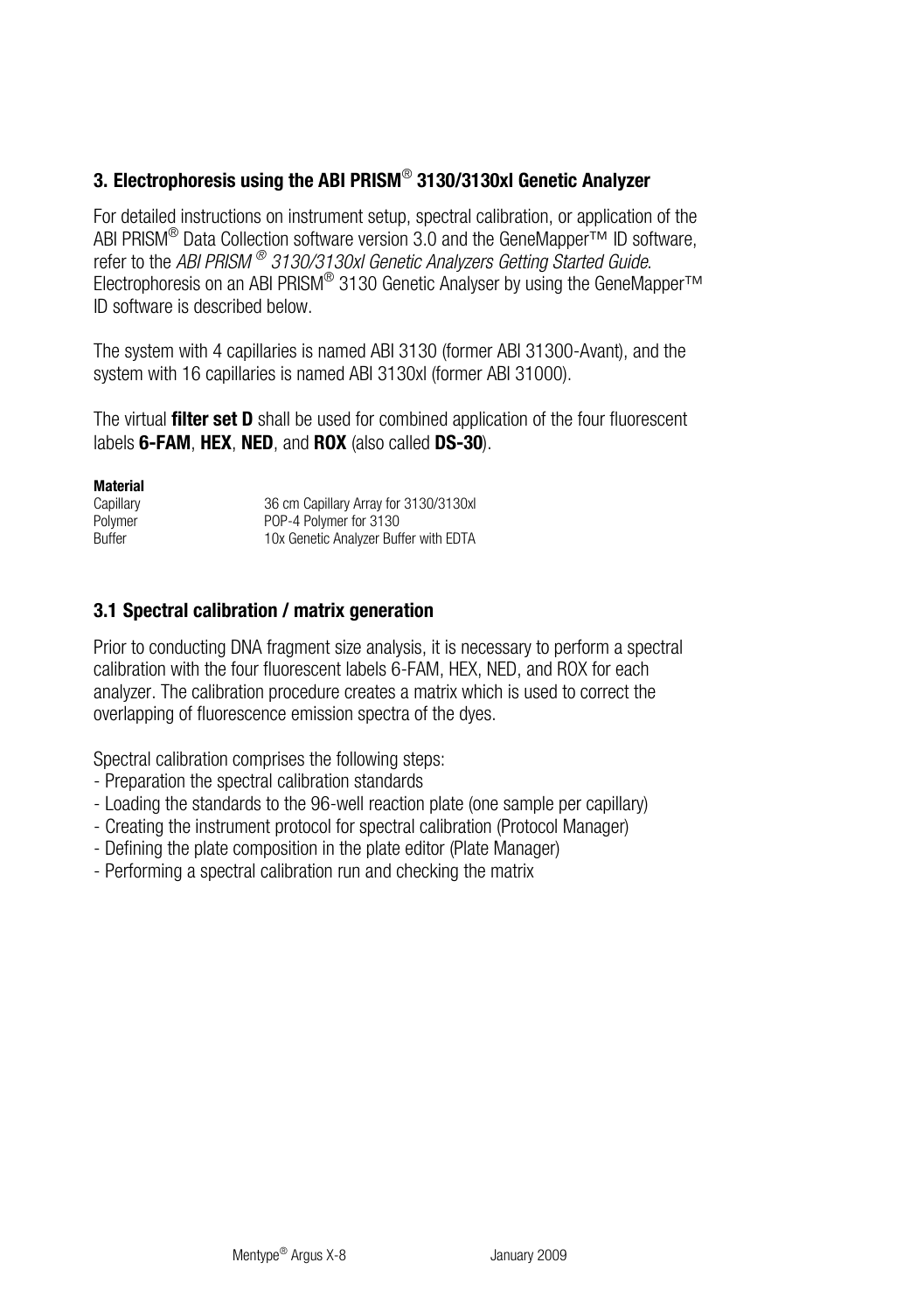### **Setting up the spectral calibration standards**

Example for 4 capillaries/ABI 3130

| Composition           | <b>Volume</b> |
|-----------------------|---------------|
| Hi-Di™ Formamide      | 47.5 µL       |
| Matrix standard DS-30 | 2.5 uL        |

- Denaturation for 3 min at 95°C

- Cool down to 4°

- For analysis, load 10 μL of the matrix standard into a 96-well reaction plate, well **A1-D1**

### Example for 16 capillaries/ABI 3130xl

| Composition           | <b>Volume</b> |
|-----------------------|---------------|
| Hi-Di™ Formamide      | 190 µL        |
| Matrix standard DS-30 | $10.0$ uL     |

- Denaturation for 3 min at 95°C

- Cool down to 4°

- For analysis, load 10 μL of the matrix standard into a 96-well reaction plate, well **A1-H1** and **A2-H2**

### **Performing spectral calibration run**

- Place the 96-well plate on the autosampler tray
- In the **Protocol Manager** of the Data Collection software click **New** the window **Instrument Protocol** to open the **Protocol Editor** dialog box

#### **Instrument Protocol for spectral calibration**

| <b>Protocol Editor</b> |                               |
|------------------------|-------------------------------|
| Name                   | e.g. Spectral36 POP4 DS30     |
| Type                   | <b>SPECTRAL</b>               |
| Dye Set                |                               |
| Polymer                | P <sub>O</sub> P <sub>4</sub> |
| Array Length           | 36                            |
| Chemistry              | Matrix Standard               |
| Run Module             | Spect36_POP4_1                |

- Select **OK** to complete the **Protocol Editor** dialog box
- In the **Plate Manager** of the Data Collection software click **New** to open the **New Plate Dialog** box

### **Plate Editor for spectral calibration (I)**

| <b>New Plate Dialog</b>    |                      |
|----------------------------|----------------------|
| Name                       | e.g. Spectral DS-30  |
| Application                | Spectral Calibration |
| Plate Type                 | 96-Well              |
| Owner Name / Operator Name | $\cdots$             |

- Click on **OK**. A new table in the **Plate Editor** opens automatically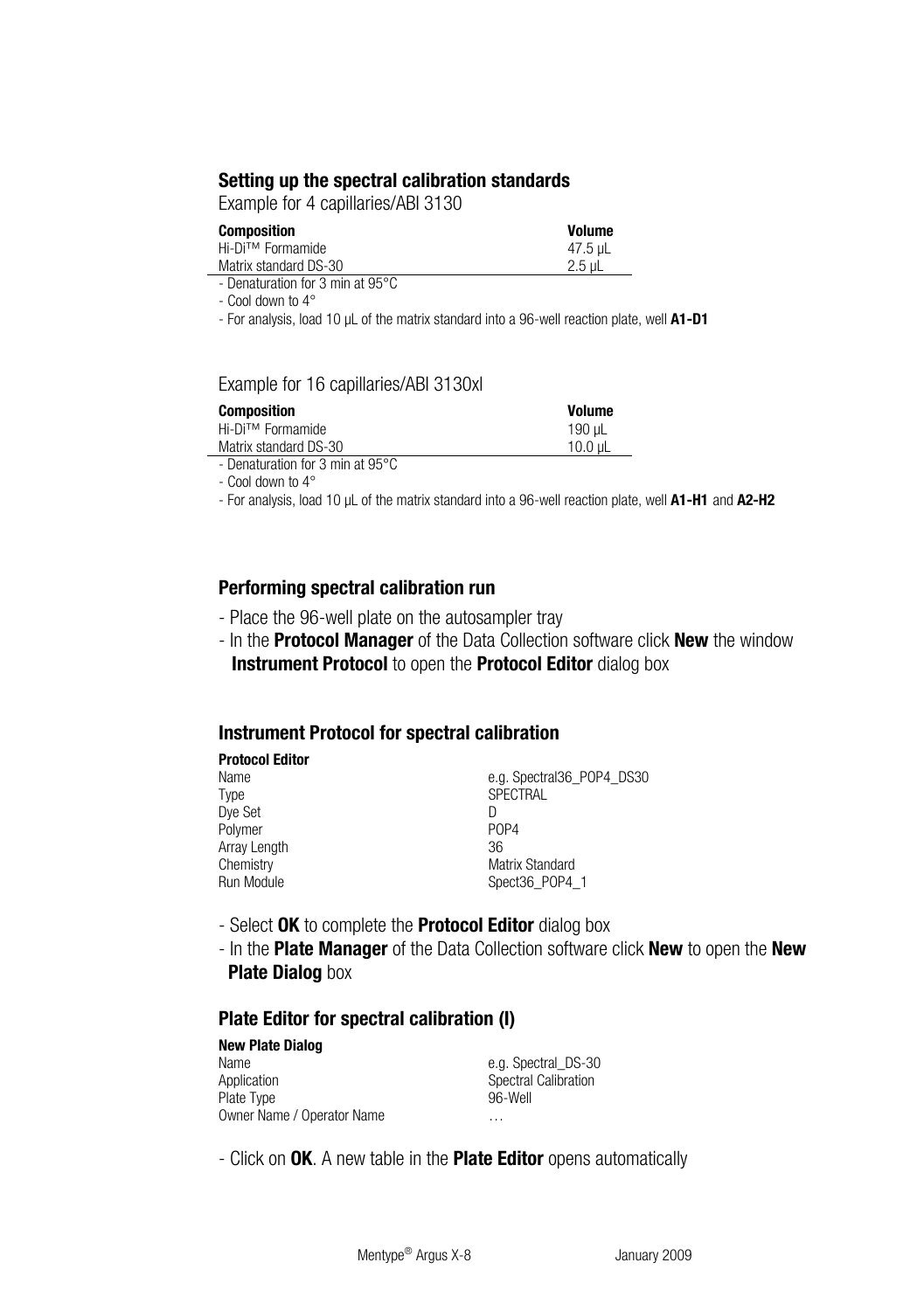# **Plate Editor for spectral calibration (II)**

**Column**  Priority e.g. 100<br>
Instrument Protocol 1 Spectral

16

Type name for the matrix samples Spectral36\_POP4\_DS30 (setting described earlier)

- Click into the column header to select the entire column, select **Edit** → **Fill Down** to apply the information to all selected samples, and click on **OK**
- In the **Run Scheduler** click on **Find All**, select **Link** to link the reaction plate on the autosampler up with the newly created plate record (position A or B) and start the run



**Fig. 5** Electropherogram of spectral calibration with matrix standard for DS-30

# **Matrix check**

- The quality value (**Q value**) of each capillary must be greater than 0.95 and the condition number range (**C value**) must be between 1 and 20.
- Check the matrix samples for a flat baseline. As shown in Fig. 5, there should be four peaks with peak heights of about 1000-5000 (Y-axis) in each matrix sample (optimal range: 2000-4000)
- Check the new matrix with your current samples. There should be **no** pull-up peaks between the dye panels (B, G, Y, R, O) with the new matrix
- If calibration was not successful, use the optimised values and repeat the calibration run
- If all capillaries have passed the test, the last calibration file for the **Dye Set D** is activated automatically in the **Spectral Viewer**. **Rename** the calibration file (e.g. DS-30\_Date of calibration) using the respective button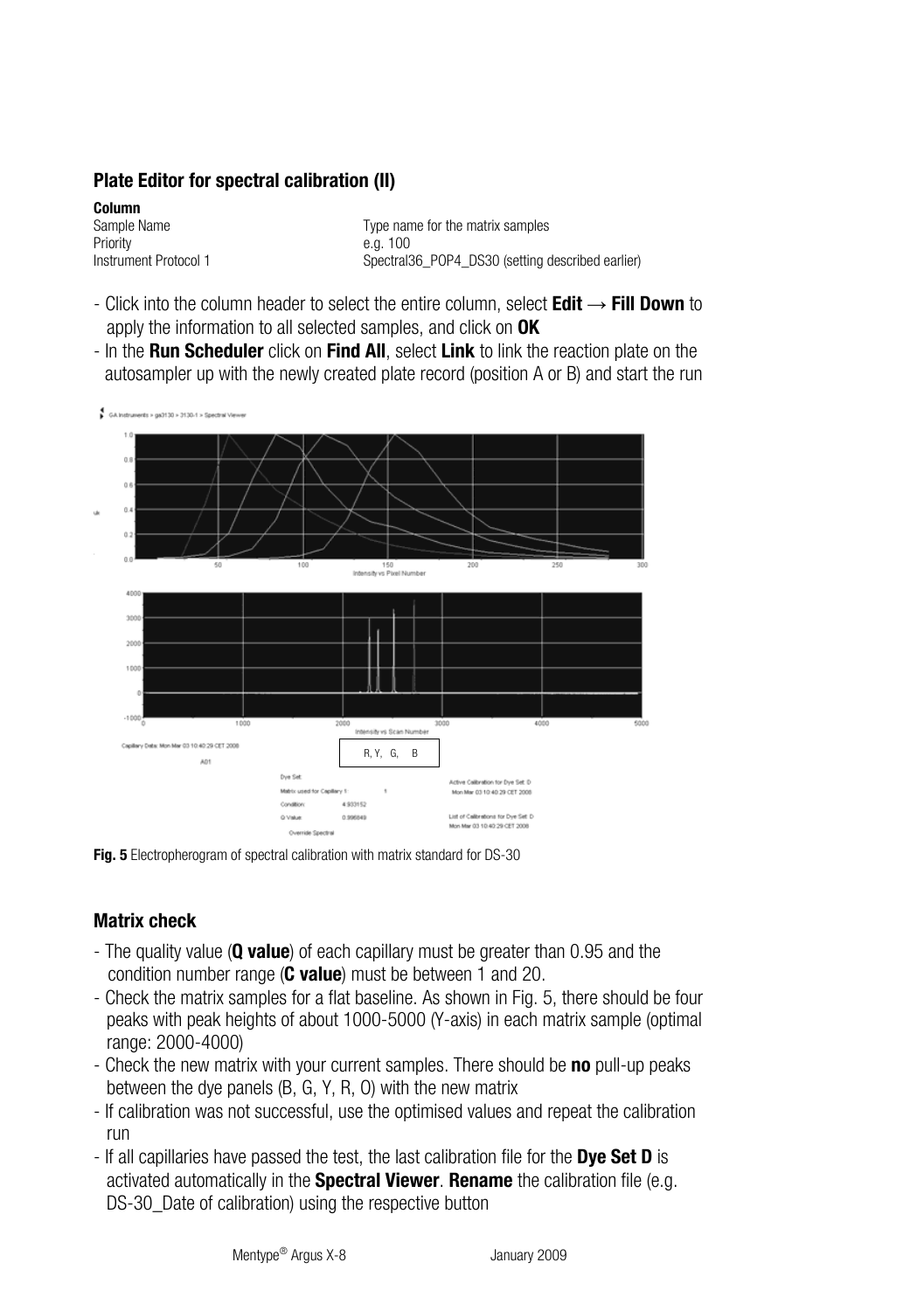<span id="page-16-0"></span>

| Composition                                                                     | Volume   |
|---------------------------------------------------------------------------------|----------|
| Hi-Di™ Formamide                                                                | 12.0 uL  |
| DNA Size Standard 550 (ROX)                                                     | $0.5$ uL |
| prepare 12 $\mu$ L of the mix (formamide $+$ DNA size standard) for all samples |          |
| add 1 µL PCR product (diluted if necessary) or allelic ladder                   |          |

- Denaturation for 3 min at 95°C

- Cool down to 4°C

- For analysis: load the samples on the tray

Because injections take place simultaneously on all capillaries, four samples must be pipetted when using 4-capillary analysers. If less than four samples are analysed, fill up the empty positions on the plate with 12 μL Hi-Di™ Formamide.

One allelic ladder should be run per capillary in order to ensure reliable allelic assignment on 4-capillary analysers.

Room temperature can influence the performance of PCR products on multi-capillary units, so split peaks may occur especially at low temperatures. Pay attention to keeping ambient conditions as recommended by the instrument manufacturer.

### **Signal intensities**

Options to increase the signal intensity:

- Reduce the volume of the DNA Size Standard 550 (ROX) to peak heights of about 500 relative fluorescent units (RFU)
- Purify the PCR products before starting the analysis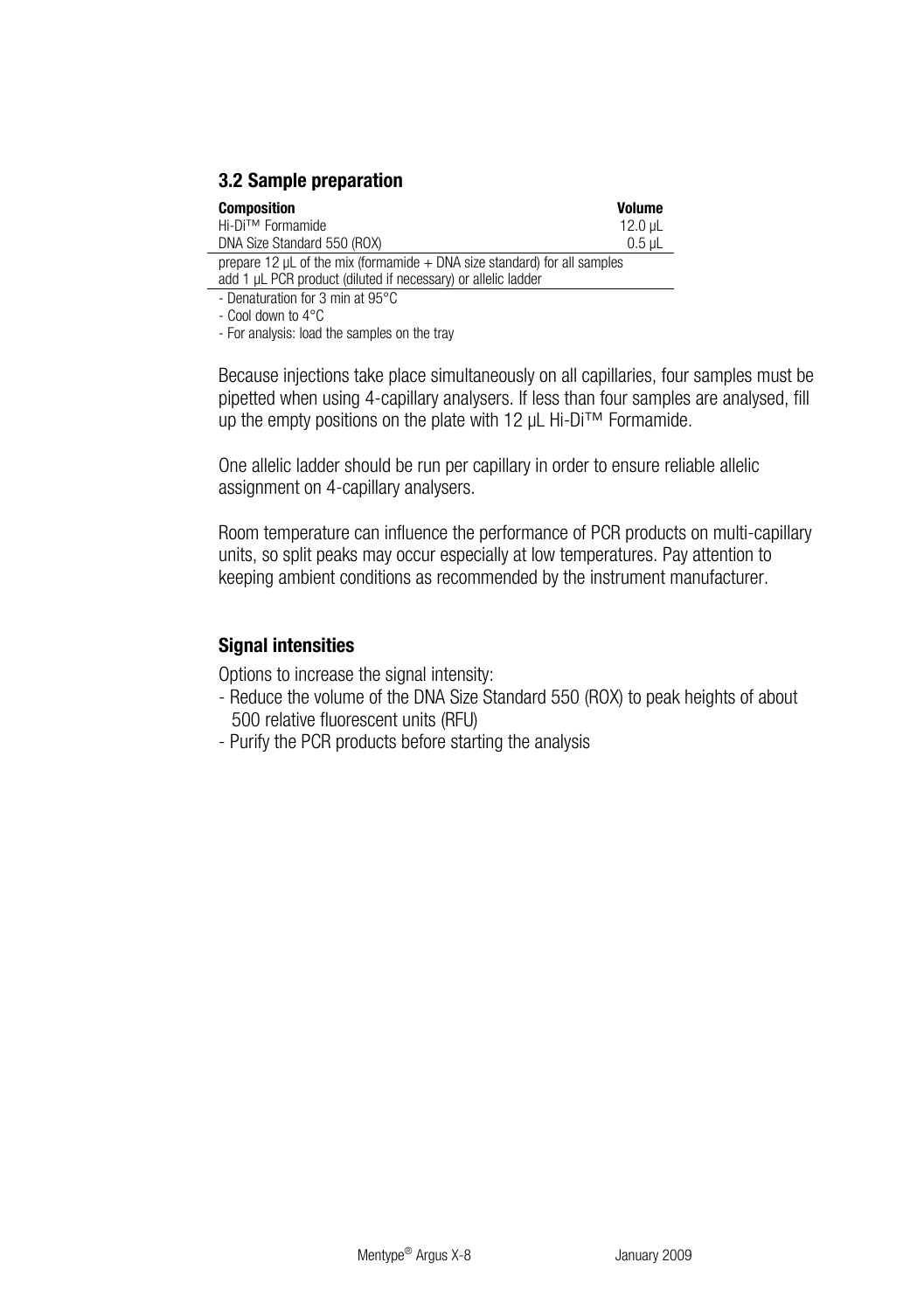### <span id="page-17-0"></span>**3.3 Setting up the GeneMapper**™ **ID software**

Edit the Run Module as follows for the first run:

- In the **Module Manager** of the Data Collection software click on **New** to open the **Run Module Editor** dialog box

### **Run Module 20min\_400bp**

| Parameter               | Value |
|-------------------------|-------|
| Oven Temperature [°C]   | 60    |
| Poly Fill Volume        | 4840  |
| Current Stability [µA]  | 5     |
| PreRun Voltage [kV]     | 15    |
| PreRun Time [s]         | 180   |
| Injection Voltage [kV]  | 3     |
| Injection Time [s]*     | 5     |
| Voltage Number of Steps | 40    |
| Voltage Step Interval   | 15    |
| Data Delay Time [s]     |       |
| Run Voltage [kV]        | 15.0  |
| Run Time [s]**          | 1200  |

\* Deviating from the standard settings, the injection time may range between 1 and 20 s depending on the type of sample. If samples with very high signal intensities are recorded, a shorter injection time may be selected. For samples with low DNA content an injection time of up to 20 s may be necessary.

\*\* Depending on the analysis conditions the run time for Mentype® **Argus X-** was modified in order to be able to analyse fragments with lengths of up to **400 bp**.

- Click on **Save As**, enter the name of the new module (e.g. 20min\_400bp) and confirm with **OK**
- Click on **Close** to exit the **Run Module Editor**

### **Starting the run**

- Place the prepared 96-well plate on the autosampler tray
- In the **Protocol Manager** of the Data Collection software, click on **New** in the **Instrument Protocol** window to open the **Protocol Editor** dialog box

### **Instrument Protocol**

# **Protocol Editor**  Type REGULAR Dye Set Discovery and Discovery and Discovery and Discovery and Discovery and Discovery and Discovery and Discovery and Discovery and Discovery and Discovery and Discovery and Discovery and Discovery and Discovery and Disc

e.g. Run36\_POP4\_DS-30 HIDFragmentAnalysis36\_POP4\_1

\* parameter see above

### - Click on **OK** to exit the **Protocol Editor**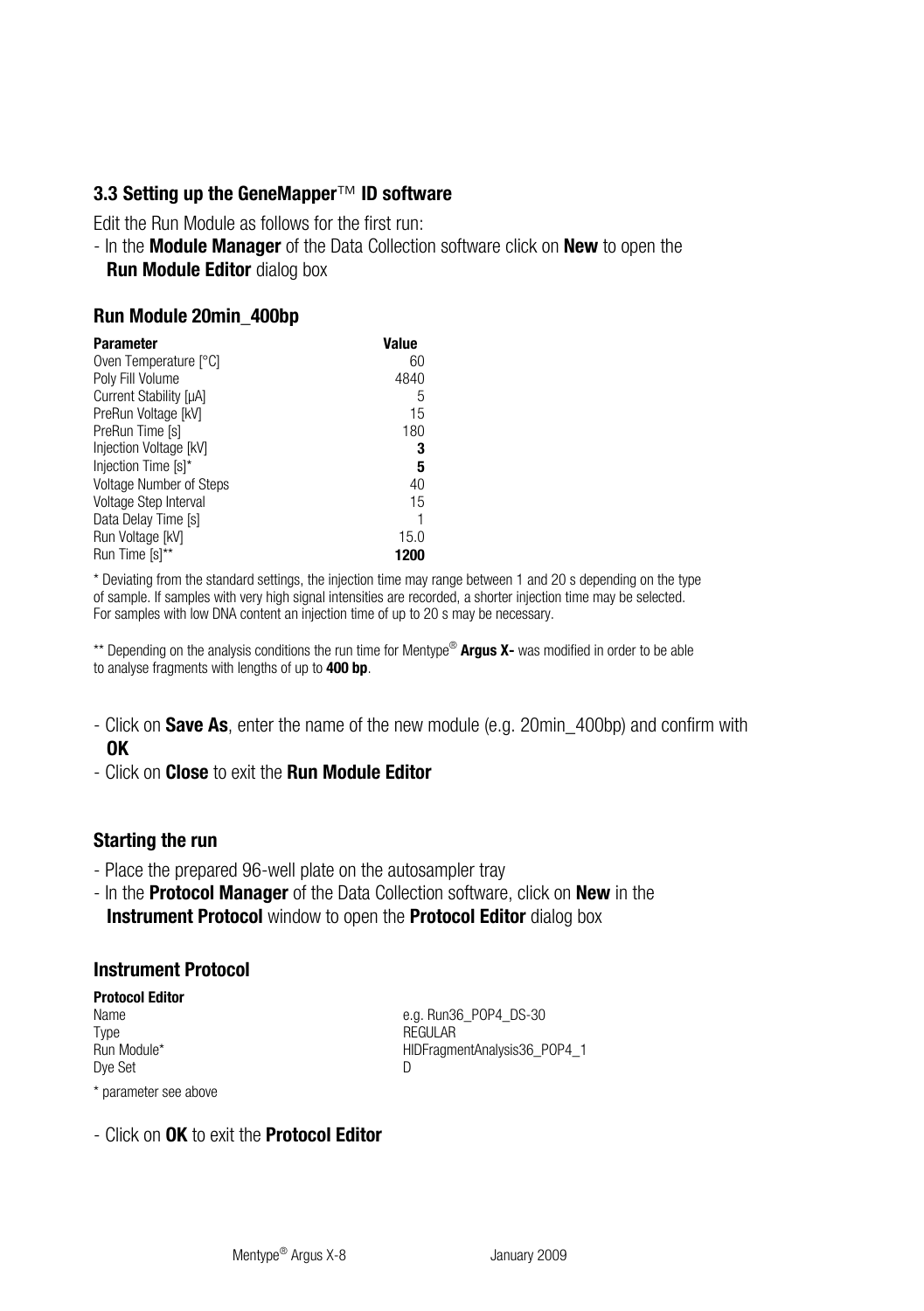Prior to each run, it is necessary to create a plate definition as follows:

- In the **Plate Manager** of the Data Collection software click on **New** to open the **Plate Dialog** box

### **GeneMapper**™ **Plate Editor (I)**

| <b>New Plate Dialog</b>    |                               |
|----------------------------|-------------------------------|
| Name                       | e.g. Plate DS-30 Date         |
| Application                | select GeneMapper Application |
| Plate Type                 | 96-Well                       |
| Owner Name / Operator Name | $\cdots$                      |

- Click **OK**. A new table in the **Pate Editor** opens automatically

# **GeneMapper**™ **Plate Editor (II)**

#### **Column**

| Sample Name<br>Priority<br>Sample Type<br>Size Standard<br>Panel<br>Analysis Method<br>Snp Set | Type name for the samples<br>e.g. 100 (Default)<br>Sample or Allelic Ladder<br>e.g. SST-ROX 50-400bp<br>e.g. Biotype Panels v2 (choose test kit)<br>e.g. Analysis_HID_3130 |
|------------------------------------------------------------------------------------------------|----------------------------------------------------------------------------------------------------------------------------------------------------------------------------|
|                                                                                                |                                                                                                                                                                            |
| User-defined 1-3                                                                               |                                                                                                                                                                            |
| Results Group 1<br>Instrument Protocol 1                                                       | (select results group)<br>Run36 POP4_DS-30 (setting described earlier)                                                                                                     |

- Click into the column header to select the entire column, select **Edit** → **Fill Down** to apply the information to all selected samples and click on **OK**
- In the **Run Scheduler,** click on **Find All**, select **Link** to link the reaction plate on the autosampler up with the newly created plate record (position A or B) and start the run
- During the run, view **Error Status** in the **Event Log** or examine the quality of the raw data for each capillary in the **Capillaries Viewer** or the **Cap/Array Viewer**
- View data as overview in **Run History** or **Cap/Array Viewer** of the Data Collection software. Run data are saved in the **Run Folder** of the previously chosen **Result Group**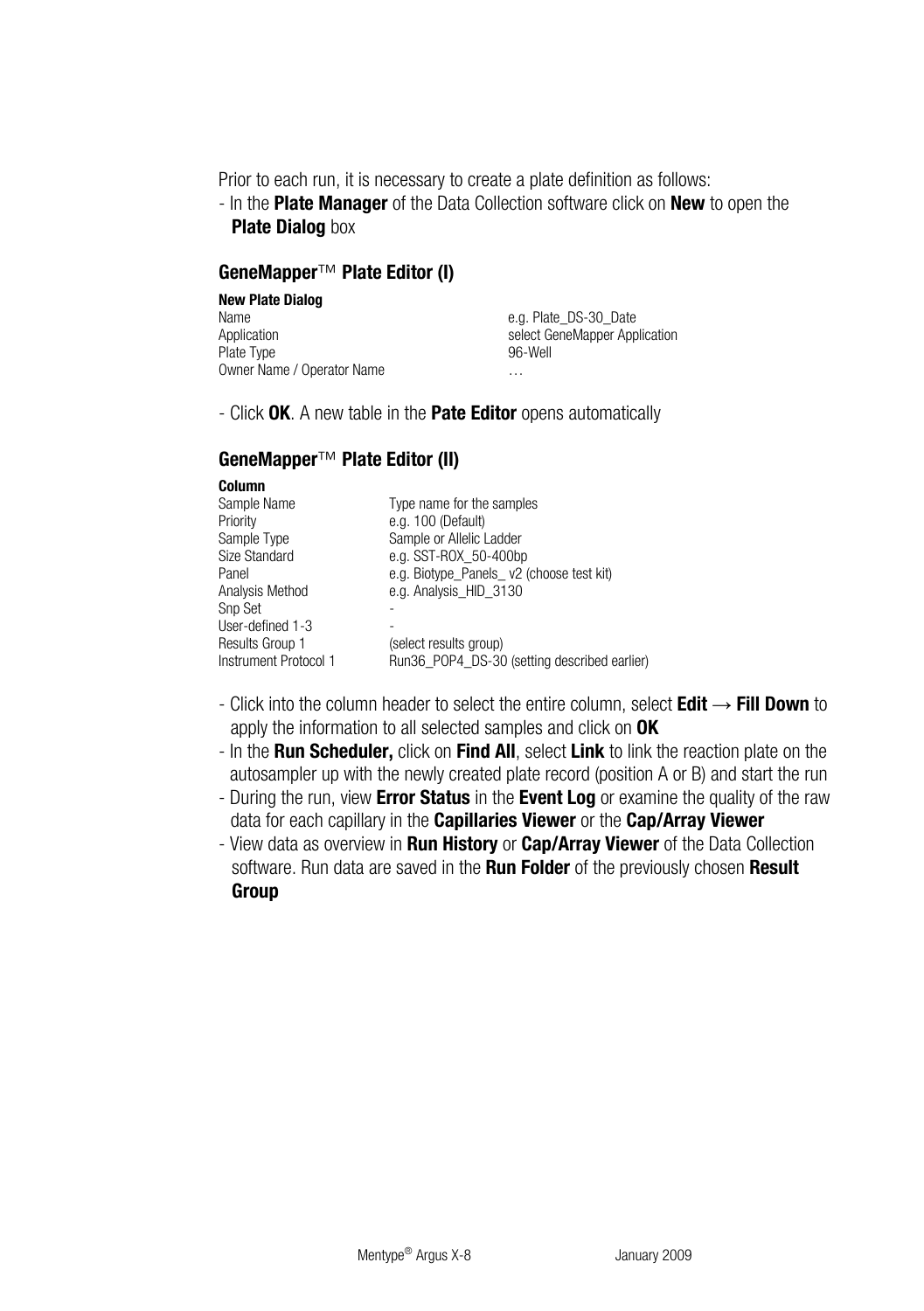# **3.4 Analysis parameter / analysis method**

<span id="page-19-0"></span>20

The recommended settings in the worksheet Peak Detector are:

| Peak Detection Algorithm | Advanced                       |
|--------------------------|--------------------------------|
| Ranges                   | Analysis: Partial Range        |
|                          | Start Pt: 2000; Stop Pt: 10000 |
|                          | Sizing: All Sizes              |
| Smoothing and Baselining | Smoothing: Light               |
|                          | Baseline Window: 51 pts        |
| Size Calling Method      | Local Southern Method          |
| Peak Detection           | Peak Amplitude Thresholds      |
|                          | $R^*$ Y <sub>'</sub> *         |
|                          | $G^*$ $R^*$                    |
|                          | Min. Peak Half Width: 2 pts    |
|                          | Polynominal Degree: 3          |
|                          | Peak Window Size: 11 pts**     |
|                          | Slope Thresholds: 0.0          |

\* The peak amplitude threshold (cutoff value) corresponds to the minimum peak height that will be detected by the GeneMapper™ ID software. The thresholds are usually 50-200 RFU and should be determined individually<br>by the laboratory. Recommendation: The minimal peak height should be three times as high as the background noise of the baseline.

\*\* Point alleles (i.e. alleles with at least 1 bp difference to the next integer allele) may occasionally not be distinguished. For improved peak detection, minimise the Peak Window Size further.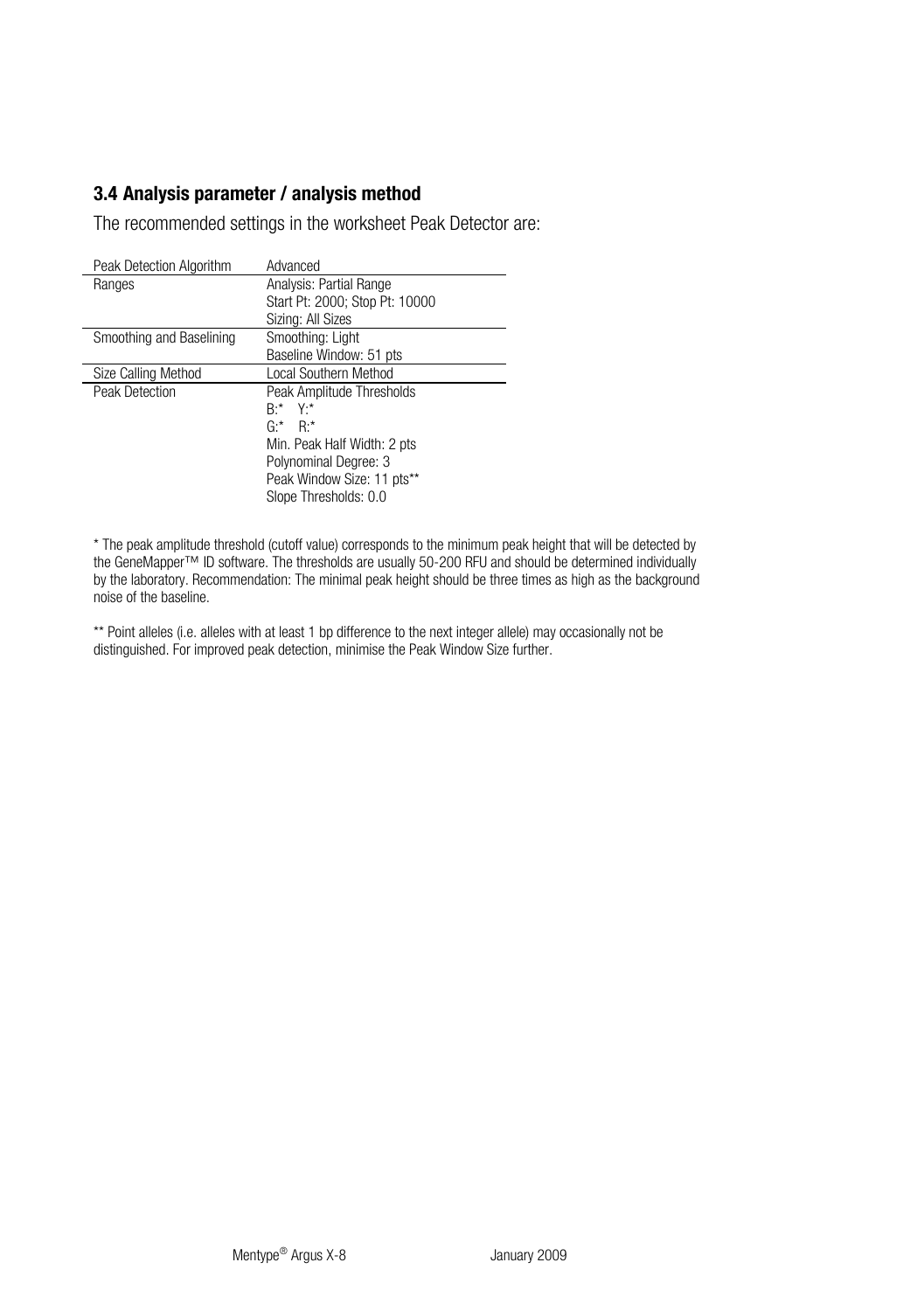# <span id="page-20-0"></span>**4. Analysis**

For general instructions on automatic sample analysing, refer to the *GeneScan®* or *GeneMapper™ ID Software User's Manual.*

Finding the exact lengths of the amplified products depends on the device type, the conditions of electrophoresis, as well as the DNA size standard used. Due to the complexity of some loci, determining the size should be based on evenly distributed references. The DNA Size Standard 550 (ROX) shall thus be used with the following lengths of fragments: **50**, **60**, **70**, **80**, **90**, **100**, **120**, **140**, **160**, **180**, **190**, **200**, **220**, **240**, **260**, **280**, **300**, **320**, **340**, **360**, **380**, **400**, **425**, **450**, **475**, **500**, **525** and **550 bp.** 



**Fig. 6** Electropherogram of the DNA Size Standard 550 (ROX), fragments with lengths in bp

**Note**: The basic template files for the DNA Size Standard 550 (ROX) has to be adjusted to 400 bp within the GeneMapper™ ID software. The new template could be saved as e.g. SST-ROX\_50-400bp and used for further analyses.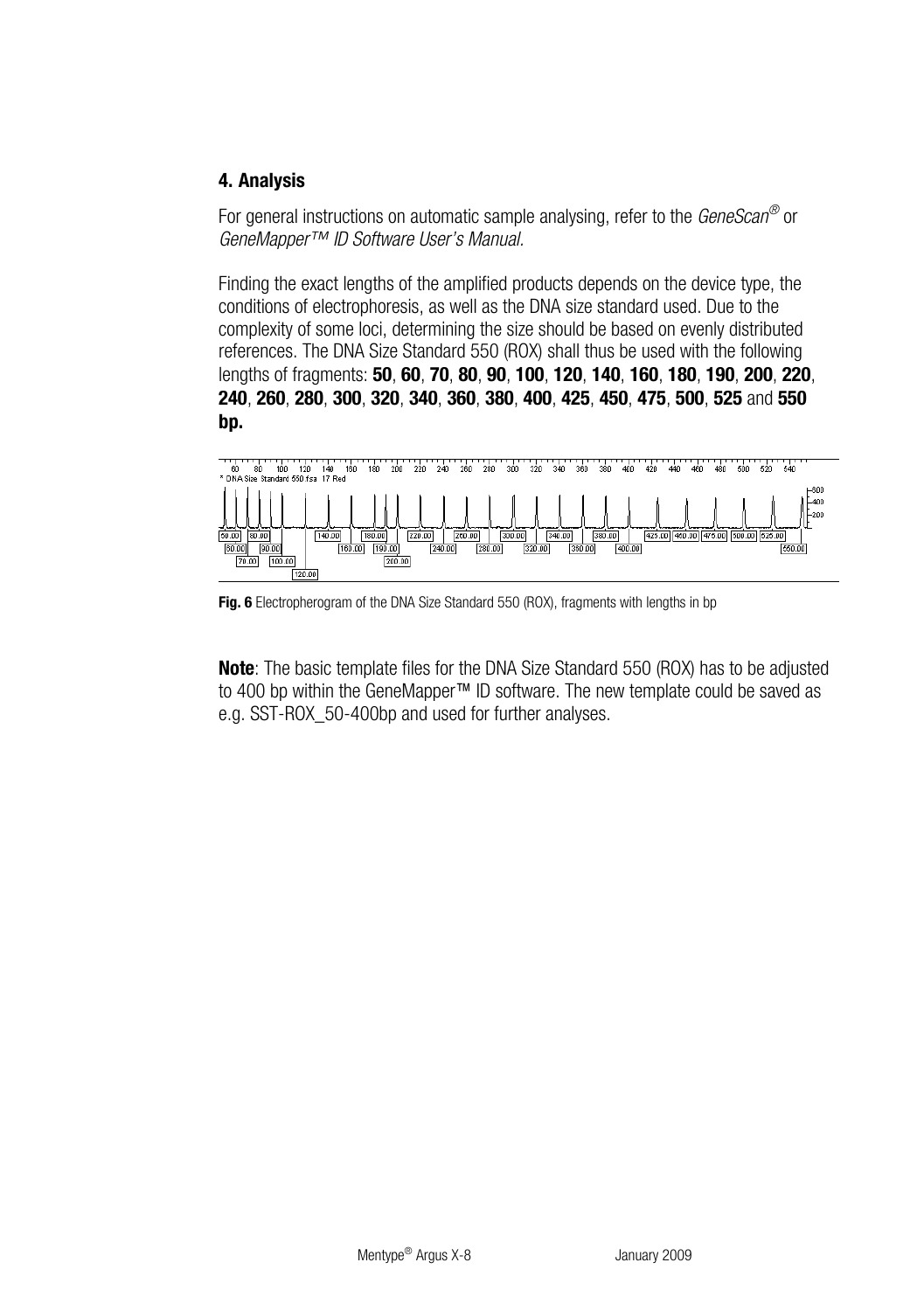# <span id="page-21-0"></span>**4.1 Biotype**® **template files**

Allele allocation should be carried out with a suitable analysis software, e.g. GeneMapper™ ID or Genotyper<sup>®</sup> software in combination with the Mentype<sup>®</sup> **Argus X-8** template files from Biotype AG. Template files are available from our homepage or as CD-ROM on request.

Recommended Biotype<sup>®</sup> templates for GeneMapper<sup>™</sup> ID software are:

| Panels                | Biotype Panels v2 (choose kit)                                      | or higher versions |
|-----------------------|---------------------------------------------------------------------|--------------------|
| <b>BinSets</b>        | Biotype Bins v2                                                     | or higher versions |
| Size Standard         | SST-BTO 50-500bp (adjust up to 400bp, adjustment described earlier) |                    |
| Analysis Method       | Analysis HID 310                                                    |                    |
|                       | Analysis HID 3130                                                   |                    |
| <b>Plot Settings</b>  | Plots Blue                                                          |                    |
|                       | Plots Green                                                         |                    |
|                       | Plots Yellow                                                        |                    |
|                       | Plots Red                                                           |                    |
|                       | Plots 4dyes                                                         |                    |
| <b>Table Settings</b> | Table for 2 alleles                                                 |                    |
|                       | Table for 10 alleles                                                |                    |

Panels and BinSets always have to be used whereas the other template files are optional.

Recommended Biotype® template files for Genotyper® software are:

Argus X8\_v1a or higher versions

# **General procedure for the analysis**

- 1. Check the DNA size standard
- 2. Check the allelic ladder
- 3. Check the positive control
- 4. Check the negative control
- 5. Analyse and interpret the sample data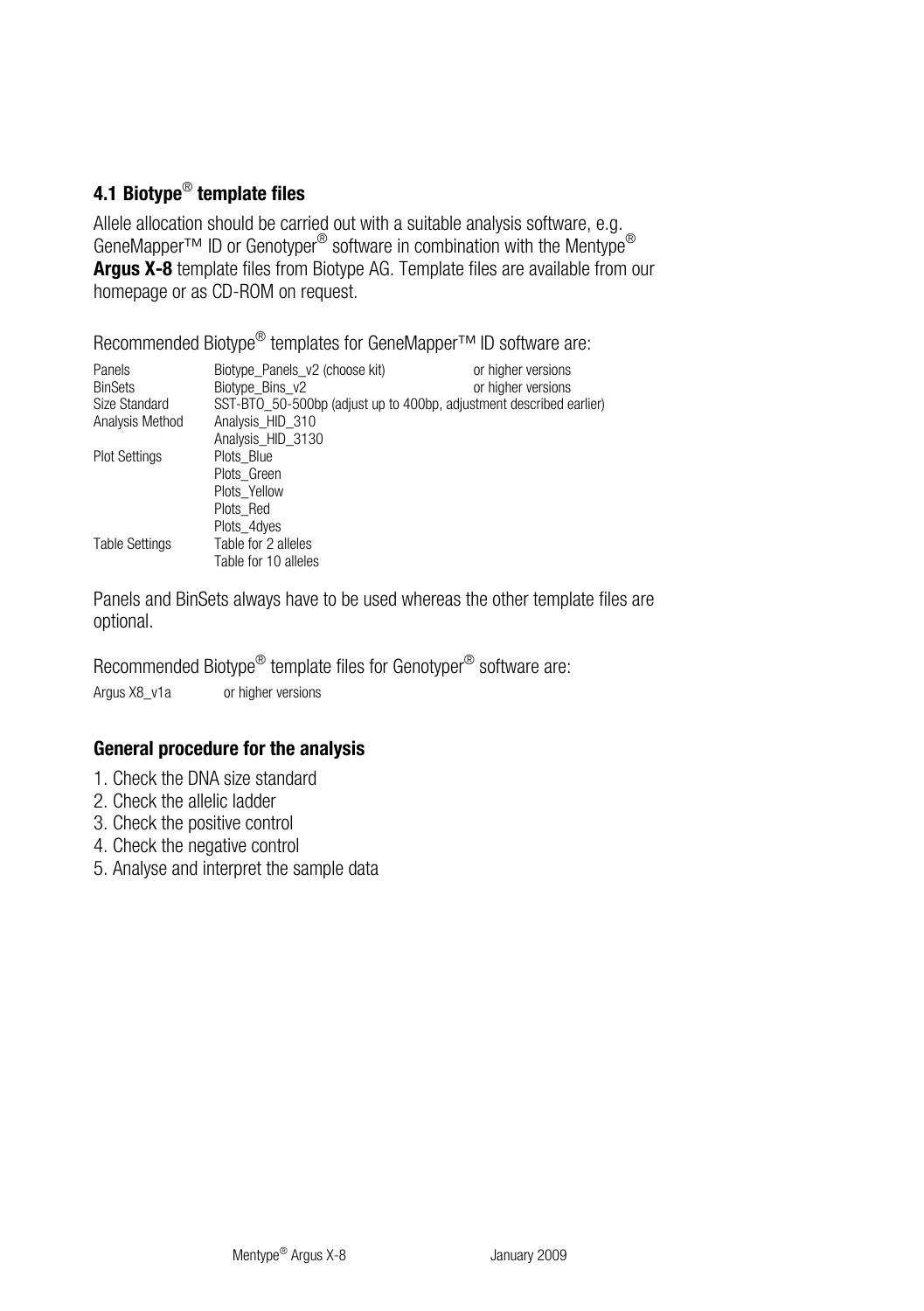# <span id="page-22-0"></span>**4.2 Controls**

The control DNA XY1 and XX28 of the test kit, and other commercially available DNA from standard cell lines, represent the following alleles:

| Locus          | Control<br>DNA XY1 | Control<br>DNA XX28 | <b>ATCC</b><br>K-562 | <b>CCR</b><br>9947A | <b>CCR</b><br>9948 | <b>CCR</b><br>3657 |
|----------------|--------------------|---------------------|----------------------|---------------------|--------------------|--------------------|
| Amelogenin     | X/Y                | X/X                 | X/X                  | X/X                 | X/Y                | X/Y                |
| DXS7132        | 13                 | 13/14               | 13/13                | 12/12               | 13                 | 12                 |
| DXS7423        | 15                 | 14/15               | 17/17                | 14/15               | 14                 | 13                 |
| <b>DXS8378</b> | 12                 | 10/12               | 10/10                | 10/11               | 11                 | 12                 |
| DXS10074       | 16                 | 18/20               | 17/17                | 16/19               | 18                 | 7                  |
| DXS10101       | 32                 | 28.2/28.2           | 31/31                | 30/31               | 32                 | 29.2               |
| DXS10134       | 38                 | 36/38.3             | 32/32                | 35/36               | 34                 | 34                 |
| DXS10135       | 24                 | 16/30               | 27/27                | 21.1/27             | 22                 | 25                 |
| <b>HPRTB</b>   | 16                 | 12/13               | 13/13                | 14/14               | 14                 | 13                 |

# **Table 3. Allele assignment of Mentype**® **Argus X-8**

For further confirmation, the table above displays the alleles of the reference DNA purchased from ATCC ([http://atcc.org/Produtcs/P](http://atcc.org/Produtcs/)urifiedDNA. cfm#celllines) as well as three reference DNA purchased from Coriell Cell Repositories (CCR; http://locus.umdnj.edu/nigms/) that is up to standard of Szibor et al. (2003c).

# **4.3 Lengths of fragment and alleles**

**Table 4** and **Table 5** show the fragment lengths of individual alleles that refer to the DNA Size Standard 550 (ROX). All analyses have been performed on an ABI PRISM® 310/3130 Genetic Analyzer with POP-4 polymer. Different analysis instruments, DNA size standards or polymers may result in different fragment lengths. In addition, a visual alignment with the allelic ladder is recommended.

# **Scaling**

Horizontal: 85-405 bp Vertical: Depending on signal intensity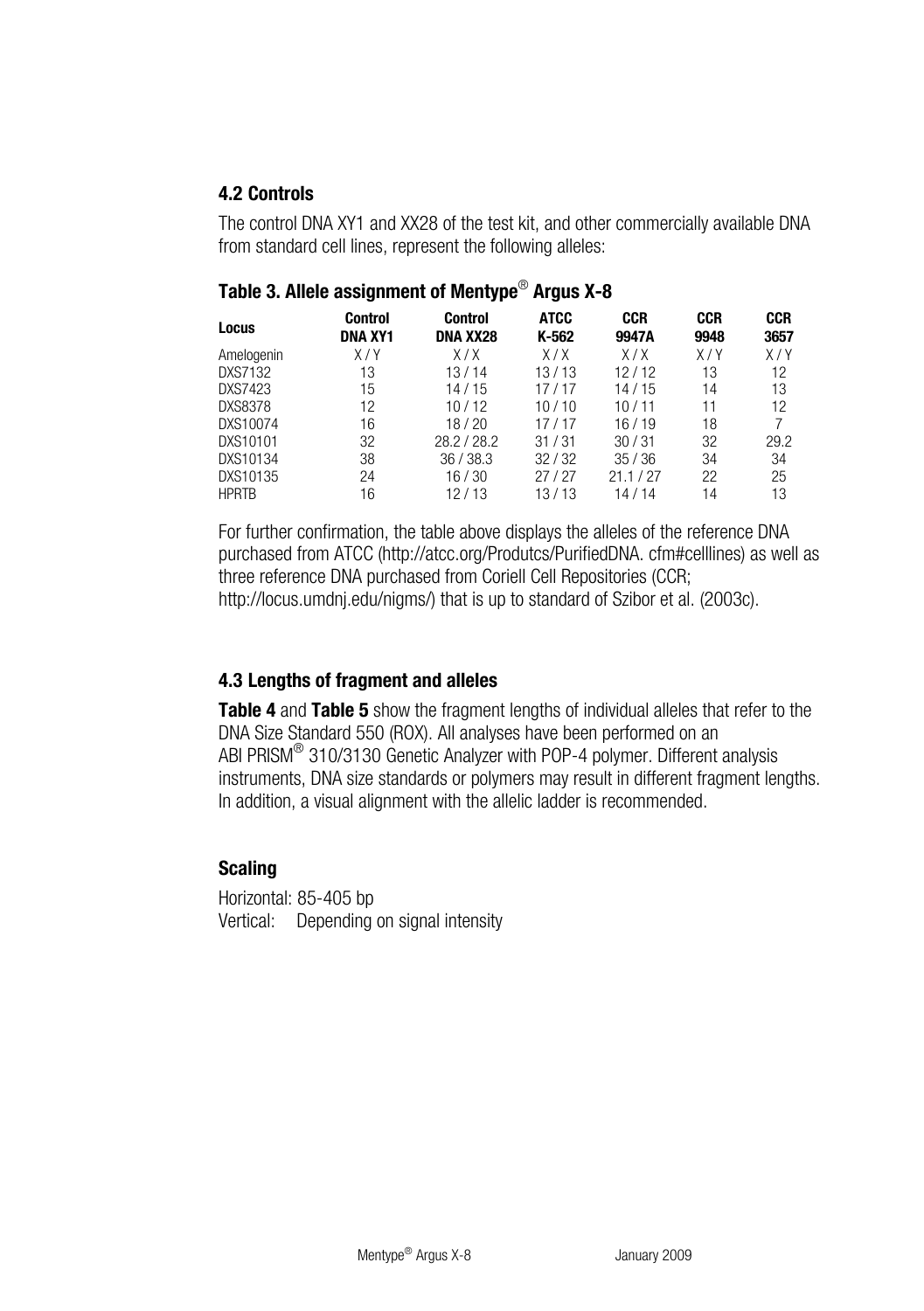



**Figure 7** 

,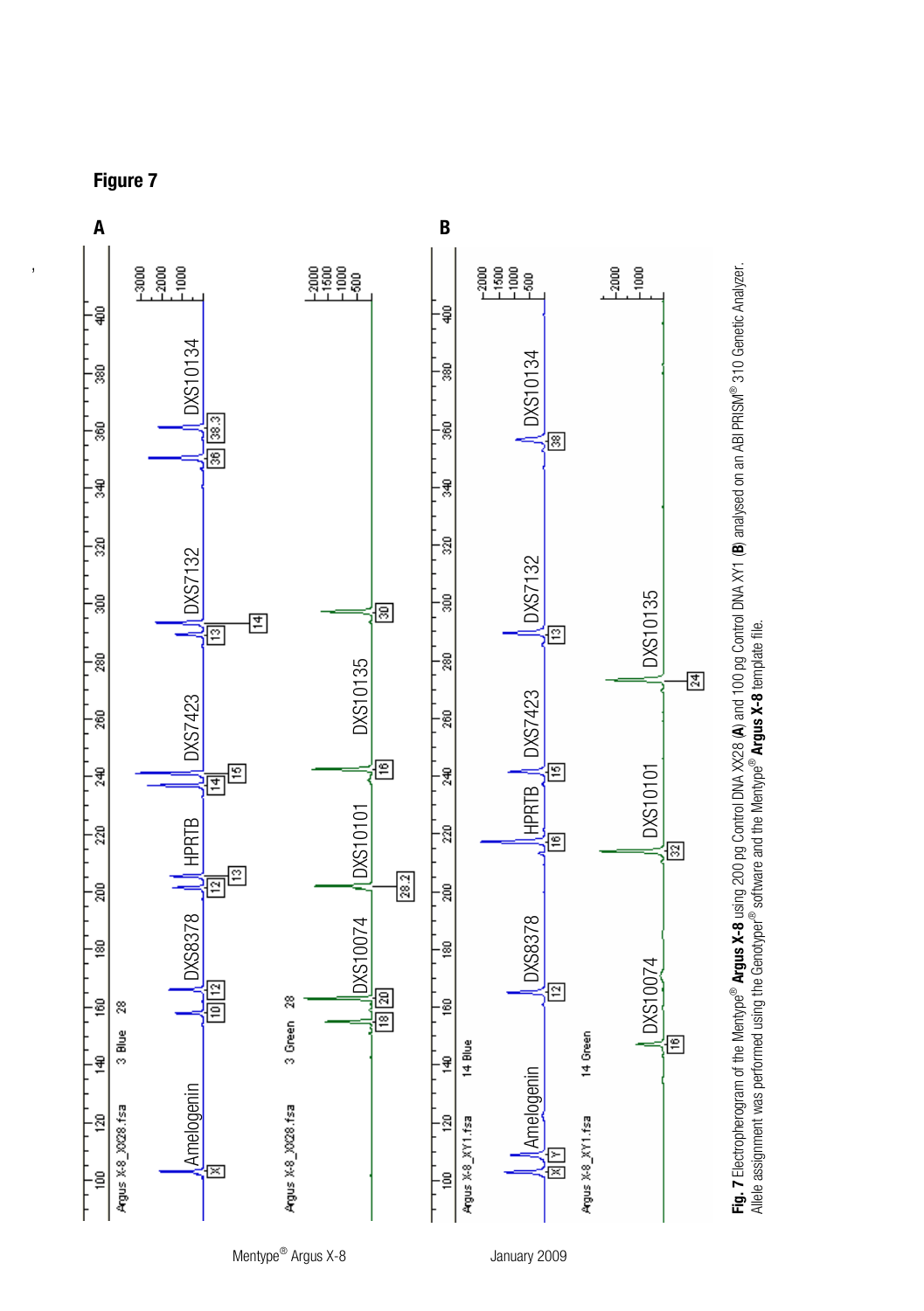**Figure 8** 



**Fig. 8** Electropherogram of the allelic ladder Mentype® **Argus X-8** analysed on an ABI PRISM® 310 Genetic Analyzer with the DNA Size Standard 550 (ROX). Allele assignment was performed using the Genotyper® software and the Mentype® **Argus X-8** template files.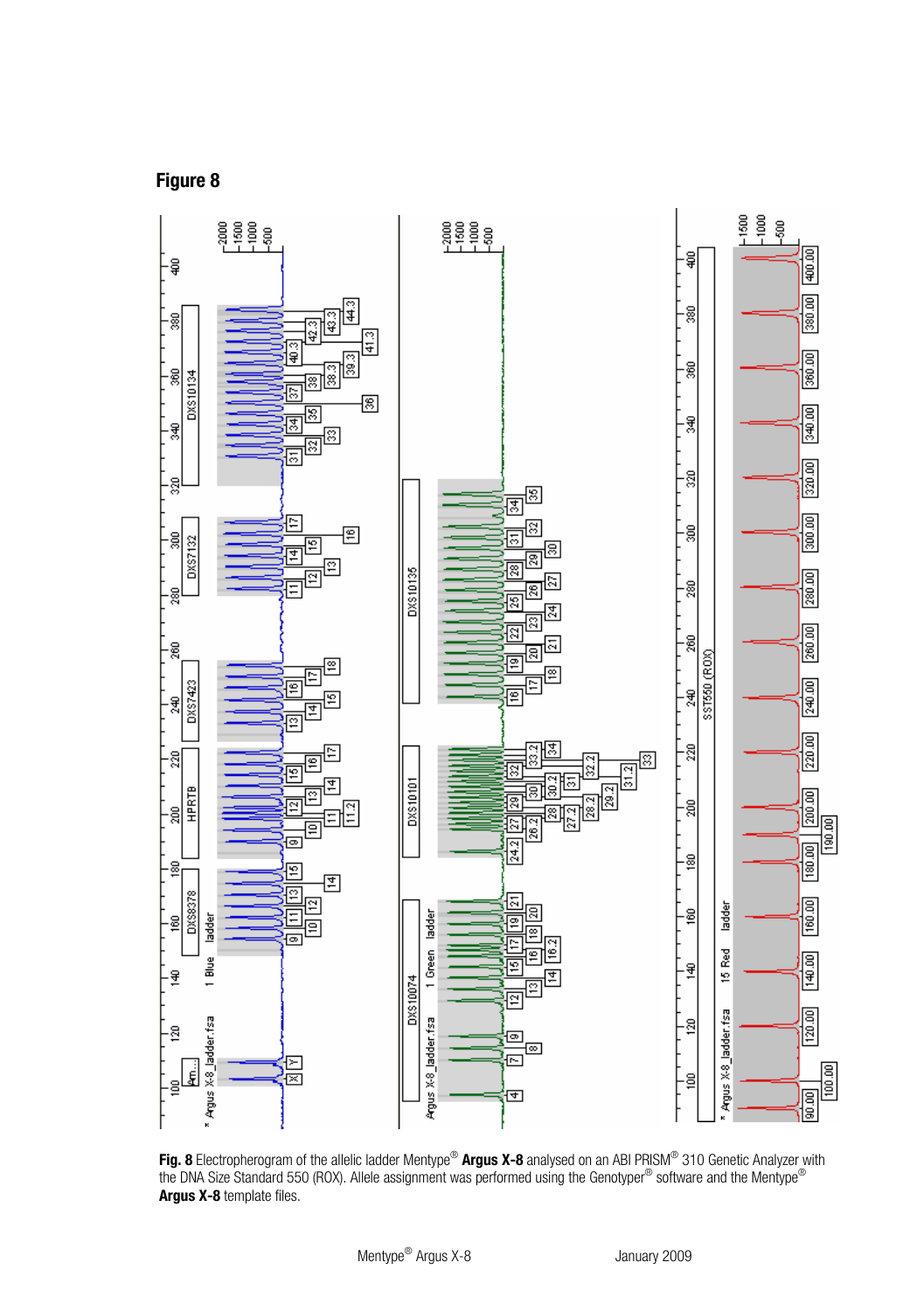| Marker/Allele Size [bp]* |       | Further<br>alleles** | Marker/Allele Size [bp]* |       | Further<br>alleles** | Marker/Allele Size [bp]* |       | Further<br>alleles** |
|--------------------------|-------|----------------------|--------------------------|-------|----------------------|--------------------------|-------|----------------------|
| Amelogenin               | 6-FAM |                      | <b>DXS7423</b>           | 6-FAM |                      | <b>DXS10134</b>          | 6-FAM |                      |
| X                        | 103   |                      | 13                       | 233   | 12                   | 31                       | 330   | 28, 29, 30, 31.1     |
| Υ                        | 109   |                      | 14                       | 237   |                      | 32                       | 334   | 32.1                 |
|                          |       |                      | 15                       | 241   |                      | 33                       | 338   | 33.1                 |
| <b>DXS8378</b>           | 6-FAM |                      | 16                       | 245   |                      | 34                       | 342   |                      |
| 9                        | 154   | 8                    | 17                       | 249   |                      | 35                       | 346   | 35.3                 |
| 10                       | 158   |                      | 18                       | 253   |                      | 36                       | 350   |                      |
| 11                       | 162   |                      |                          |       |                      | 37                       | 354   | 37.2, 37.3           |
| 12                       | 166   |                      | <b>DXS7132</b>           | 6-FAM |                      | 38                       | 358   | 38.2                 |
| 13                       | 170   |                      | 11                       | 281   | 10                   | 38.3                     | 360   |                      |
| 14                       | 174   |                      | 12                       | 285   |                      | 39.3                     | 364   | 39, 39.2             |
| 15                       | 178   |                      | 13                       | 289   |                      | 40.3                     | 368   | 40                   |
|                          |       |                      | 14                       | 293   |                      | 41.3                     | 372   | 41                   |
| <b>HPRTB</b>             | 6-FAM |                      | 15                       | 297   |                      | 42.3                     | 376   |                      |
| 9                        | 190   | $\, 8$               | 16                       | 301   |                      | 43.3                     | 380   |                      |
| 10                       | 194   |                      | 17                       | 305   |                      | 44.3                     | 384   |                      |
| 11                       | 198   |                      |                          |       |                      |                          |       |                      |
| 11.2                     | 200   |                      |                          |       |                      |                          |       |                      |
| 12                       | 202   |                      |                          |       |                      |                          |       |                      |
| 13                       | 206   |                      |                          |       |                      |                          |       |                      |
| 14                       | 210   |                      |                          |       |                      |                          |       |                      |
| 15                       | 214   |                      |                          |       |                      |                          |       |                      |
| 16                       | 218   |                      |                          |       |                      |                          |       |                      |
| 17                       | 222   |                      |                          |       |                      |                          |       |                      |
|                          |       |                      |                          |       |                      |                          |       |                      |

# **Table 4. Fragment lengths of the allelic ladder Mentype**® **Argus X-8 analysed on an ABI PRISM**® **310/3130 Genetic Analyzer (blue panel)**

26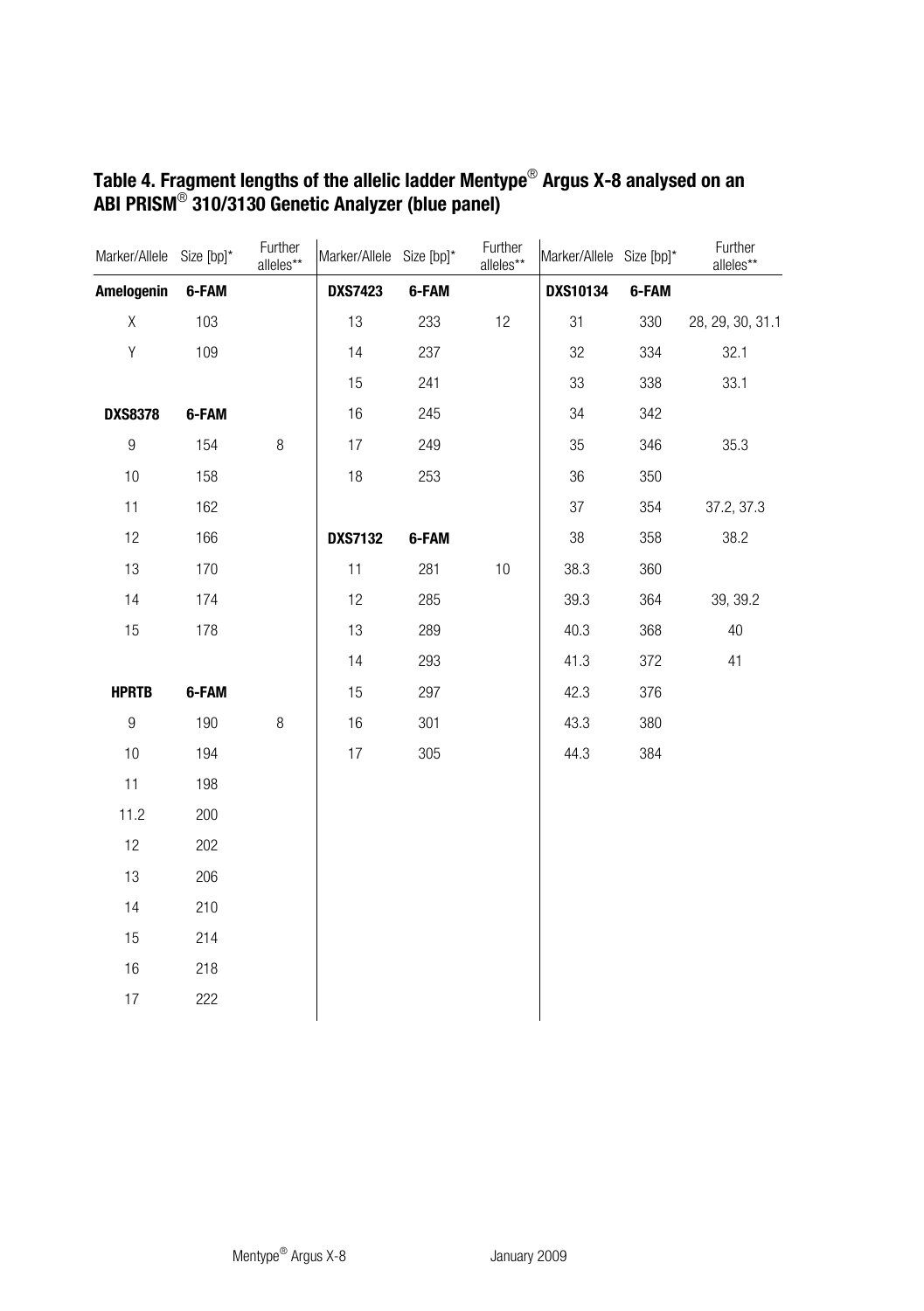| Marker/allele   | Size [bp]* | Further<br>alleles** | Marker/allele Size [bp]* |            | Further<br>alleles** | Marker/allele Size [bp]* |            | Further<br>alleles**          |
|-----------------|------------|----------------------|--------------------------|------------|----------------------|--------------------------|------------|-------------------------------|
| <b>DXS10074</b> | <b>HEX</b> |                      | <b>DXS10101</b>          | <b>HEX</b> |                      | <b>DXS10135</b>          | <b>HEX</b> |                               |
| $\overline{4}$  | 98         |                      | 24.2                     | 185        | 25, 25.2             | 16                       | 242        | 14, 16.1                      |
| $\overline{7}$  | 110        |                      | 26.2                     | 193        | 26                   | 17                       | 246        | 17.1                          |
| 8               | 114        |                      | 27                       | 195        |                      | 18                       | 250        | 18.1                          |
| $\overline{9}$  | 119        |                      | 27.2                     | 197        |                      | 19                       | 254        | 19.1                          |
| 12              | 132        | 10, 11               | 28                       | 199        |                      | 20                       | 258        | 20.1                          |
| 13              | 136        |                      | 28.2                     | 201        |                      | 21                       | 262        | 21.1                          |
| 14              | 140        | 14.3                 | 29                       | 203        |                      | 22                       | 266        | 22.1                          |
| 15              | 144        |                      | 29.2                     | 205        |                      | 23                       | 269        | 23.1                          |
| 16              | 148        |                      | 30                       | 207        |                      | 24                       | 273        | 24.1, 24.2                    |
| 16.2            | 150        |                      | 30.2                     | 209        |                      | 25                       | 277        | 25.1                          |
| 17              | 152        |                      | 31                       | 211        |                      | 26                       | 281        | 26.1                          |
| 18              | 156        |                      | 31.2                     | 213        |                      | 27                       | 285        |                               |
| 19              | 160        | 19.3                 | 32                       | 215        |                      | 28                       | 289        | 28.1                          |
| 20              | 164        |                      | 32.2                     | 217        |                      | 29                       | 293        |                               |
| 21              | 168        |                      | 33                       | 219        |                      | 30                       | 296        |                               |
|                 |            |                      | 33.2                     | 221        |                      | 31                       | 300        |                               |
|                 |            |                      | 34                       | 223        | 34.2, 35             | 32                       | 304        | 32.1, 33.1                    |
|                 |            |                      |                          |            |                      | 34                       | 312        | 34.1                          |
|                 |            |                      |                          |            |                      | 35                       | 316        | 35.1, 35.2,<br>36, 37.2, 39.2 |

# **Table 5. Fragment lengths of the allelic ladder Mentype**® **Argus X-8 analysed on an ABI PRISM**® **310/3130 Genetic Analyzer (green panel)**

\* rounded to integer

\*\* The "off-ladder" alleles of Biotype's DNA pool are allocated with the actual Biotype® template files for GeneMapper™<br>ID or Genotyper® software. For further alleles see amongst others [http://www.cstl.nist.gov/b](http://www.cstl.nist.gov/)iotech/st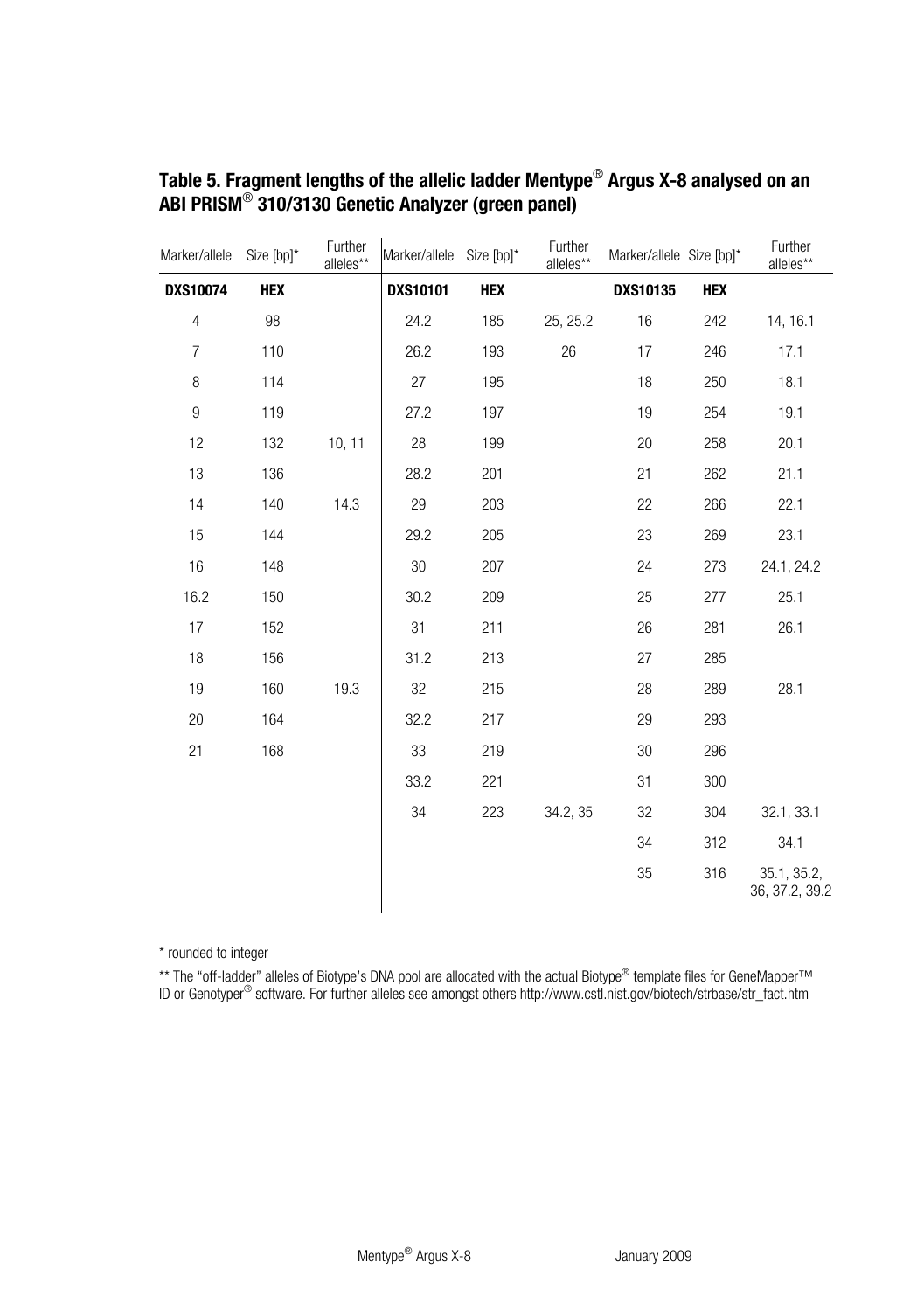# <span id="page-27-0"></span>**5. Interpretation of results**

As mentioned above, post PCR analysis and automatic allele assignment with suitable analysis software ensure a precise and reliable discrimination of alleles.

# **Pull-up peaks**

Pull-up peaks may occur if peak heights are outside the linear detection range (>3000 RFU), or if an incorrect matrix was applied. They appear at positions of specific peaks in other colour channels, typically with lower signal intensities. Peak heights should not exceed 3000 RFU in order to prevent pull-up peaks.

# **Stutter peaks**

The occurrence of stutter peaks depends on the sequence of the repeat structure and the number of alleles. n-4 peaks are caused by a loss of a repeat unit during amplification of tetranucleotide STR motives, caused by slippage effects of the Taq DNA Polymerase. Interpretation of those peaks should be done in accordance with the Template Files of the Genotyper® and GeneMapper™ ID software.

# **Template-independent addition of nucleotides**

Because of its terminal transferase activity, the Taq DNA Polymerase tends to add an adenosine radical at the 3'-end of the amplified DNA fragments. The artefact peak is one base shorter than expected  $(-1)$  peaks). All Biotype<sup>®</sup> primers are designed to minimise these artefacts. Artefact formation is further reduced by the final extension step of the PCR protocol at 68°C for 60 minutes. Peak height of the artefact correlates with the amount of DNA. Laboratories should define their own limits for analysis of the peaks.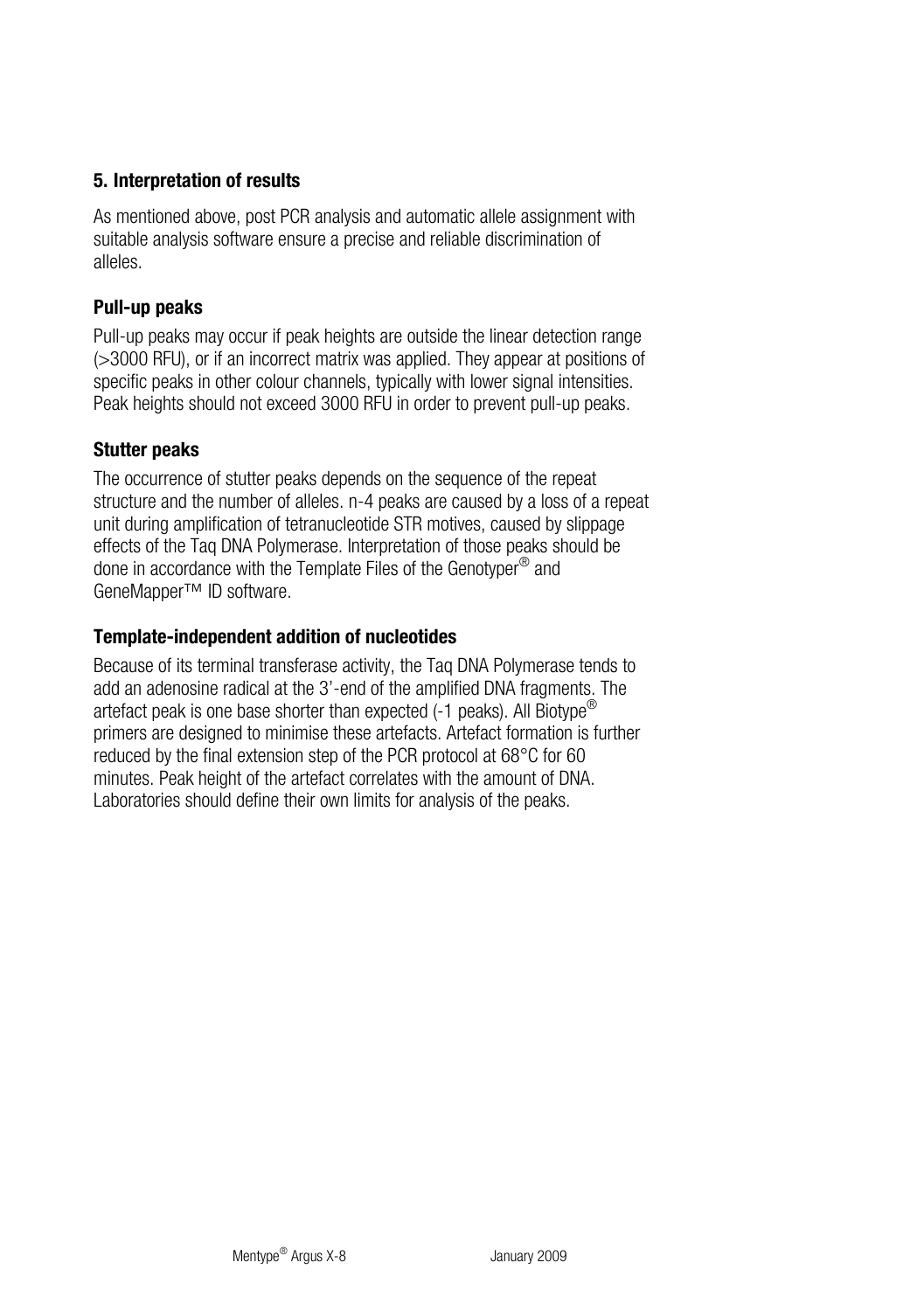### <span id="page-28-0"></span>**6. Population-genetic data**

The most important data for the X-STR marker of the test kit are listed in **table 6-8**. The formula for calculation of the "Polymorphism Information Content" (PIC) was published by Botstein et al. (1980), the one for the "Expected Heterocygosity" (HET) by Nei and Roychoudhury (1974). Both can be used for autosomal or X-chromosomal marker. Krüger et al. (1968) introduced the formula for the "Mean Exclusion Chance" MEC<sub>Krüger</sub> which was developed for either autosomal marker or for trios. With exception of deficient cases,  $MEC<sub>Krüger</sub>$  is not suitable for X-chromosomal marker. Here, the paternal grandmother can be analysed instead of the putative father. Kishida et al. (1997) devised the MEC $_{\text{Kishida}}$  for X-chromosomal marker in consideration of trios including a daughter. In comparison with  $MEC_{\text{Kriiger}}$ ,  $MEC_{\text{Kishida}}$  is more complex which highlights the fact that in trios involving a daughter X-STRs are more efficient then autosomal markers. Finally, Desmarais et al.(1998) introduced formulae for the "Mean Exclusion Chance" of ChrX markers in trios involving daughters as well as in father-daughter duos without information about the maternal genotype. MEC<sub>Desmarais</sub> is equivalent to MEC<sub>Kishida</sub> whereas  $MEC<sub>Desmarais Duo</sub>$  can also be used for maternity testing of mother-son duos. The formula for calculation of the "Power of Discrimination" (PD) erfolgt nach Desmarais et al. (1998).

$$
\begin{aligned} \text{PIC} &= 1 - \sum_{i=1}^{n} t_i^2 - 2 \sum_{i=1}^{n-1} \sum_{j=i+1}^{n} t_i^2 t_j^2 \\ \text{HET} &= \frac{n}{n-1} \left( 1 - \sum_{j=1}^{K} t^2 \right) \end{aligned}
$$

for deficiency cases (mother, daughter, putative grandmother):  $MEC_{Kringer} = \sum_{i} f_i^3 (1 - f_i)^2 + \sum_{i} f_i (1 - f_i)^3 + \sum_{i < j} f_i f_j (f_i + f_j) (1 - f_i - f_j)^2$ 

for trios (mother, daughter, putative father):  $MEC_{\text{Kishida}} = \sum_i f_i^3 (1 - f_i) + \sum_i f_i (1 - f_i)^2 + \sum_{i < j} f_i f_j (f_i + f_j) (1 - f_i - f_j)$ 

for trios (mother, daughter, putative father): MEC<sub>Desmarais</sub> = 1 - Σ<sub>i</sub> f<sub>i</sub><sup>2</sup> + Σ<sub>i</sub> f<sub>i</sub><sup>4</sup> - (Σ<sub>i i</sub> f<sub>i</sub><sup>2</sup>)<sup>2</sup>

for duos (putative father, daughter) :  $MEC_{Desmarais Duo} = 1 - 2\Sigma_i f_i^2 + \Sigma_i f_i^3$ 

$$
PD_{female} = 1 - 2(\Sigma_i f_i^2)^2 + \Sigma_i f_i^4
$$

$$
PD_{male} = 1 - \Sigma_i f_i^2
$$

All important population-genetic data could be calculated with the GenoProof® software from Qualitype AG.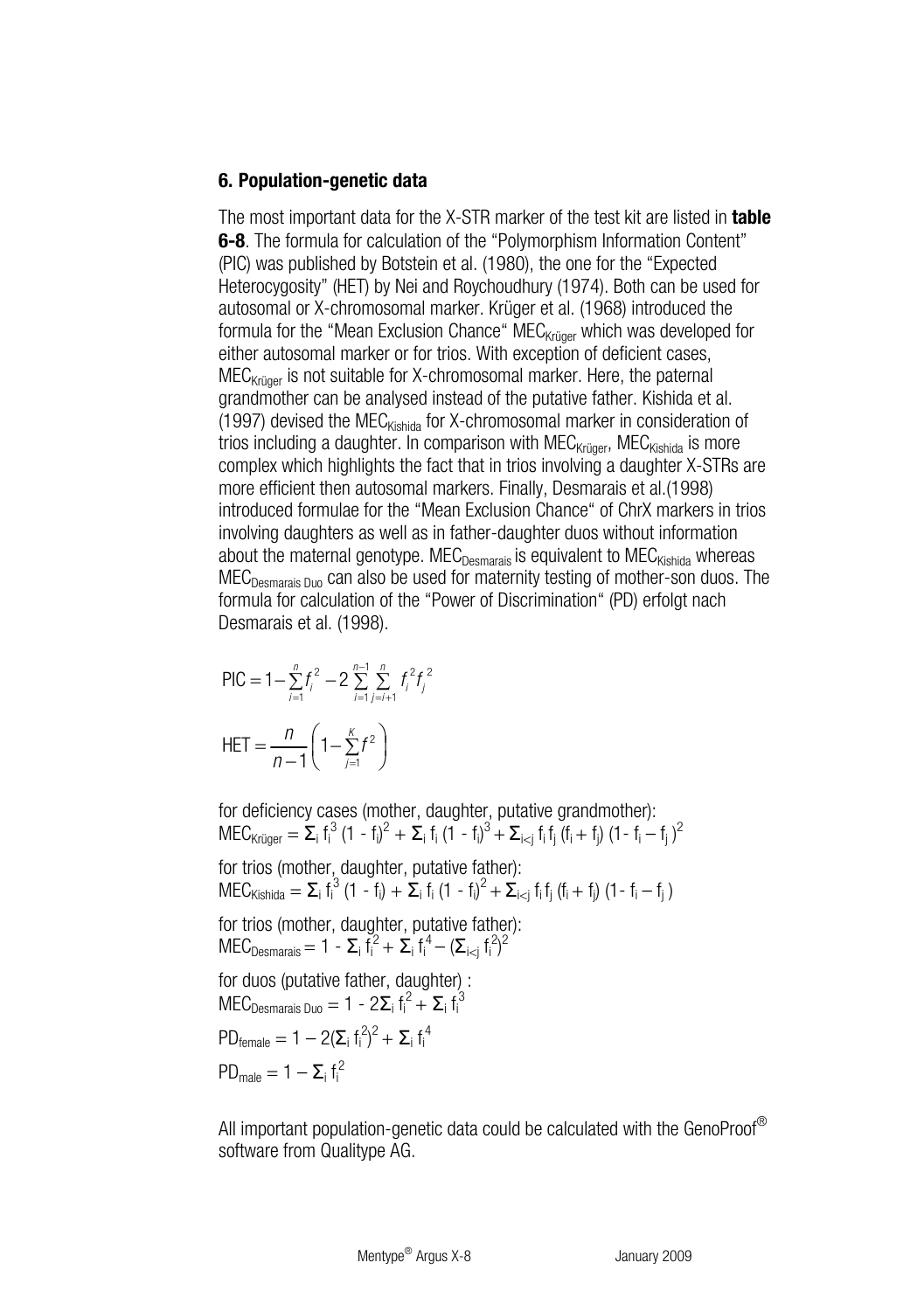| Marker DXS7132                                                                                                                                                                                            |                                                                      |                                                                                                                                                                                                               | <b>Marker DXS7423</b>                                                | Marker DXS8378                                                                                                                                                                                      |                                                                      |  |
|-----------------------------------------------------------------------------------------------------------------------------------------------------------------------------------------------------------|----------------------------------------------------------------------|---------------------------------------------------------------------------------------------------------------------------------------------------------------------------------------------------------------|----------------------------------------------------------------------|-----------------------------------------------------------------------------------------------------------------------------------------------------------------------------------------------------|----------------------------------------------------------------------|--|
| Allele                                                                                                                                                                                                    | Allele frequency*                                                    | Allele                                                                                                                                                                                                        | Allele frequency*                                                    | Allele                                                                                                                                                                                              | Allele frequency*                                                    |  |
| 11<br>12<br>13<br>14<br>15<br>16<br>17                                                                                                                                                                    | 0.012<br>0.089<br>0.266<br>0.379<br>0.211<br>0.036<br>0.007          | 12<br>13<br>14<br>15<br>16<br>17<br>18                                                                                                                                                                        | 0.002<br>0.077<br>0.348<br>0.356<br>0.193<br>0.022<br>0.002          | 8<br>9<br>10<br>11<br>12<br>13<br>14                                                                                                                                                                | 0.002<br>0.046<br>0.312<br>0.332<br>0.277<br>0.029<br>0.002          |  |
| <b>PIC</b><br>HET<br>$PD$ <sub>female</sub><br>PD <sub>male</sub><br>${\sf MEC}_{\sf Kishida}$<br>$MEC_{Kr\bar{u}ger}$<br>$\mathsf{MEC}_{\mathsf{Desmarais}}$<br>$\mathsf{MEC}_{\mathsf{Desmarais\,Duo}}$ | 0.687<br>0.733<br>0.884<br>0.732<br>0.687<br>0.497<br>0.687<br>0.547 | <b>PIC</b><br>HET<br>$PD$ <sub>female</sub><br>PD <sub>male</sub><br><b>MEC</b> <sub>Kishida</sub><br>$MEC_{Kr\bar{u}ger}$<br>$\textrm{MEC}_{\textrm{Desmarais}}$<br>$\mathsf{MEC}_{\mathsf{Desmarais\,Duo}}$ | 0.656<br>0.710<br>0.862<br>0.709<br>0.656<br>0.456<br>0.656<br>0.512 | PIC<br>HET<br>$PD$ <sub>female</sub><br>PD <sub>male</sub><br>${\sf MEC}_{\sf Kishida}$<br>$MEC_{Kr\ddot{u}ger}$<br>$\mathsf{MEC}_{\mathsf{Desmarais}}$<br>$\mathsf{MEC}_{\mathsf{Desmarais\,Duo}}$ | 0.658<br>0.714<br>0.863<br>0.713<br>0.658<br>0.454<br>0.658<br>0.514 |  |
|                                                                                                                                                                                                           | * according to Edelmann et al., 2001                                 |                                                                                                                                                                                                               | * according to Szibor et al., 2003a                                  | * according to Edelmann et al., 2001                                                                                                                                                                |                                                                      |  |

# **Table 6. Population-genetic data**

30

# **Table 7. Population-genetic data**

| Marker DXS10074                          |                                    |                                     | Marker DXS10101                        | Marker DXS10134                          |                                      |
|------------------------------------------|------------------------------------|-------------------------------------|----------------------------------------|------------------------------------------|--------------------------------------|
| Allele                                   | Allele frequency*                  | Allele<br>Allele frequency*         |                                        | Allele                                   | Allele frequency*                    |
| $\overline{7}$                           | 0.066                              | 26.2                                | 0.025                                  | 30                                       | 0.001                                |
| 8                                        | 0.135                              | 27                                  | 0.011                                  | 31                                       | 0.002                                |
| 9                                        | 0.014                              | 27.2                                | 0.025                                  | 32                                       | 0.008                                |
| 10                                       | 0.001                              | 28                                  | 0.040                                  | 33                                       | 0.054                                |
| 13                                       | 0.005                              | 28.2                                | 0.148                                  | 34                                       | 0.107                                |
| 14                                       | 0.009                              | 29                                  | 0.011                                  | 35                                       | 0.209                                |
| 15                                       | 0.070                              | 29.2                                | 0.120                                  | 36                                       | 0.222                                |
| 16                                       | 0.218                              | 30                                  | 0.043                                  | 37                                       | 0.168                                |
| 16.2                                     | 0.002                              | 30.2                                | 0.152                                  | 37.2                                     | 0.002                                |
| 17                                       | 0.249                              | 31                                  | 0.113                                  | 38                                       | 0.059                                |
| 18                                       | 0.149                              | 31.2                                | 0.106                                  | 39                                       | 0.035                                |
| 19                                       | 0.065                              | 32                                  | 0.101                                  | 39.3                                     | 0.036                                |
| 20                                       | 0.013                              | 32.2                                | 0.047                                  | 40.3                                     | 0.044                                |
| 21                                       | 0.003                              | 33                                  | 0.040                                  | 41.3                                     | 0.027                                |
|                                          |                                    | 33.2                                | 0.007                                  | 42.3                                     | 0.019                                |
| PIC                                      | 0.816                              | 34                                  | 0.011                                  | 43.3                                     | 0.006                                |
| <b>HFT</b>                               | 0.837                              |                                     |                                        | 44.3                                     | 0.001                                |
| $PD$ <sub>female</sub>                   | 0.953                              | PIC                                 | 0.889                                  |                                          |                                      |
| PD <sub>male</sub>                       | 0.836                              | <b>HET</b>                          | 0.902                                  | PIC                                      | 0.844                                |
| <b>MEC</b> <sub>Kishida</sub>            | 0.815                              | $\rm PD_{female}$                   | 0.981                                  | <b>HET</b>                               | 0.858                                |
| $\mathsf{MEC}_{\mathsf{Kr{\ddot o}ger}}$ | 0.675                              | $\mathsf{PD}_\mathsf{male}$         | 0.898                                  | $PD$ <sub>female</sub>                   | 0.965                                |
| ${\sf MEC}_{\sf Desmarais}$              | 0.816                              | $MEC_{Kishida}$                     | 0.889                                  | $\mathsf{PD}_\mathsf{male}$              | 0.859                                |
| $\mathsf{MEC}_{\mathsf{Desmarais\,Duo}}$ | 0.705                              | <b>MEC</b> <sub>Krüger</sub>        | 0.793                                  | $\mathsf{MEC}_{\mathsf{Kishida}}$        | 0.836                                |
|                                          | * according to Hering et al., 2006 | $\mathsf{MEC}_{\mathsf{Desmarais}}$ | 0.889                                  | $\mathsf{MEC}_{\mathsf{Kr{\ddot o}ger}}$ | 0.844                                |
|                                          |                                    | MEC <sub>Desmarais</sub> Duo        | 0.807                                  | $\mathsf{MEC}_{\mathsf{Desmarais}}$      | 0.842                                |
|                                          |                                    |                                     | * according to Rodig et al., submitted | MEC <sub>Desmarais</sub> Duo             | 0.741                                |
|                                          |                                    |                                     |                                        |                                          | * according to Edelmann et al., 2007 |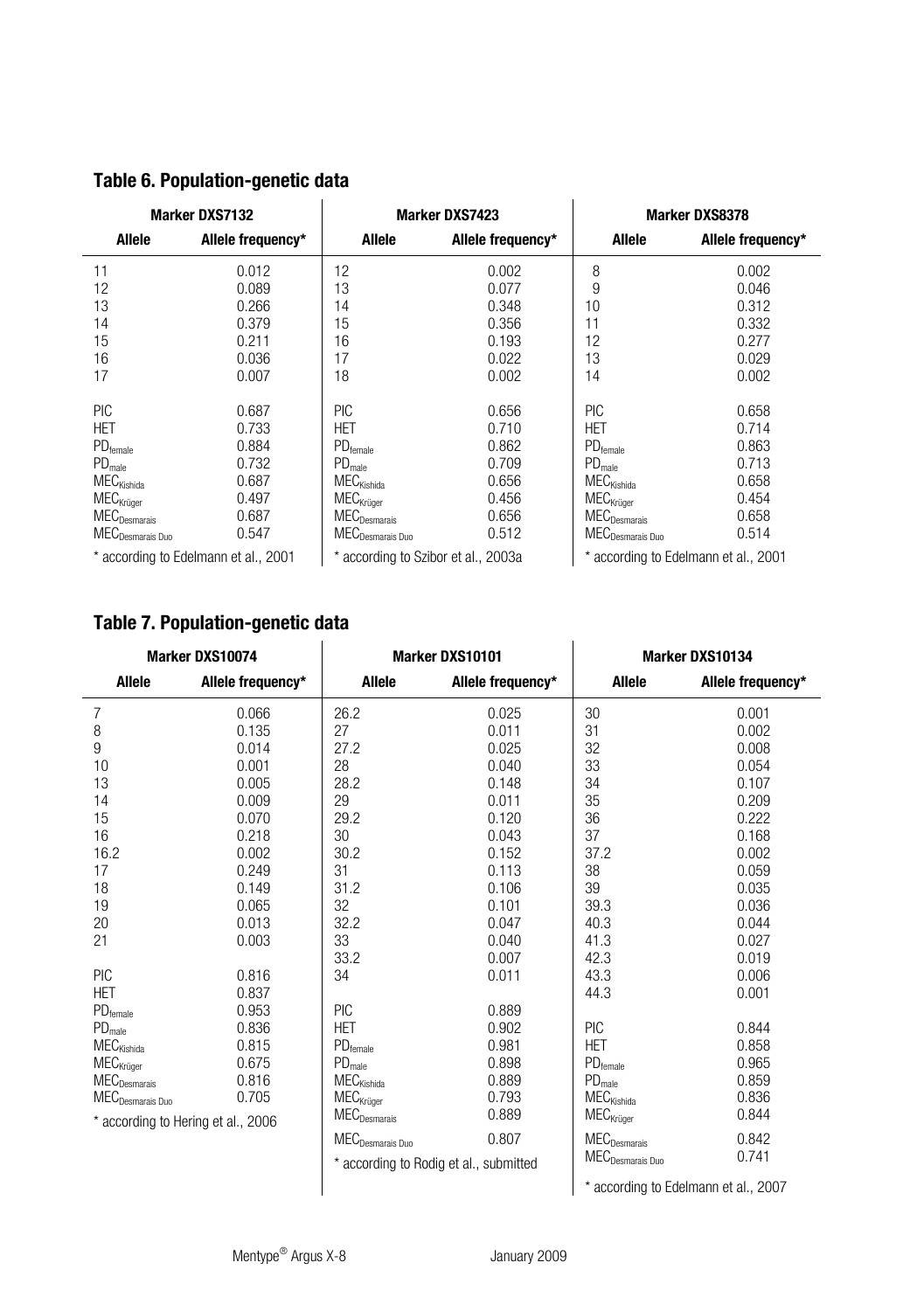|                                          | Marker DXS10135                               | <b>Marker HPRTB</b>                      |                                      |  |  |
|------------------------------------------|-----------------------------------------------|------------------------------------------|--------------------------------------|--|--|
| Allele                                   | Allele frequency*                             | Allele                                   | Allele frequency*                    |  |  |
| 16                                       | 0.004                                         | 9                                        | 0.010                                |  |  |
| 17                                       | 0.028                                         | 10                                       | 0.019                                |  |  |
| 18                                       | 0.040                                         | 11                                       | 0.116                                |  |  |
| 19                                       | 0.068                                         | 12                                       | 0.276                                |  |  |
| 20                                       | 0.072                                         | 13                                       | 0.322                                |  |  |
| 21                                       | 0.112                                         | 14                                       | 0.169                                |  |  |
| 22                                       | 0.108                                         | 15                                       | 0.076                                |  |  |
| 23                                       | 0.084                                         | 16                                       | 0.012                                |  |  |
| 24                                       | 0.108                                         |                                          |                                      |  |  |
| 25                                       | 0.072                                         | PIC                                      | 0.737                                |  |  |
| 26                                       | 0.100                                         | <b>HET</b>                               | 0.773                                |  |  |
| 27                                       | 0.060                                         | $\rm PD_{female}$                        | 0.913                                |  |  |
| 28                                       | 0.048                                         | $\mathsf{PD}_\mathsf{male}$              | 0.772                                |  |  |
| 29                                       | 0.028                                         | $\mathsf{MEC}_{\mathsf{Kishida}}$        | 0.737                                |  |  |
| 30                                       | 0.028                                         | $\mathsf{MEC}_{\mathsf{Kr{\ddot o}ger}}$ | 0.562                                |  |  |
| 31                                       | 0.028                                         | $\mathsf{MEC}_{\mathsf{Desmarais}}$      | 0.737                                |  |  |
| 32                                       | 0.003                                         | $\mathsf{MEC}_{\mathsf{Desmarais\,Duo}}$ | 0.605                                |  |  |
| 33                                       | 0.004                                         |                                          |                                      |  |  |
| PIC                                      | 0.916                                         |                                          |                                      |  |  |
| <b>HFT</b>                               | 0.925                                         |                                          |                                      |  |  |
| $PD$ <sub>female</sub>                   | 0.988                                         |                                          |                                      |  |  |
| PD <sub>male</sub>                       | 0.921                                         |                                          |                                      |  |  |
| <b>MEC</b> <sub>Kishida</sub>            | 0.911                                         |                                          |                                      |  |  |
| $\mathsf{MEC}_{\mathsf{Kr{\ddot o}ger}}$ | 0.835                                         |                                          |                                      |  |  |
| ${\sf MEC}_{\sf Desmarais}$              | 0.916                                         |                                          |                                      |  |  |
| MEC <sub>Desmarais</sub> Duo             | 0.850                                         |                                          |                                      |  |  |
|                                          | * according to R. Szibor, pers. communication |                                          | * according to Edelmann et al., 2001 |  |  |

# **Table 8. Population-genetic data**

The Forensic ChrX Research Group initiated the online data base "ChrX-STR.org" (http://www.chrx-str.org) that calculates population-genetic data on the basis of X-chromosmal allele frequencies (Szibor et al., 2006).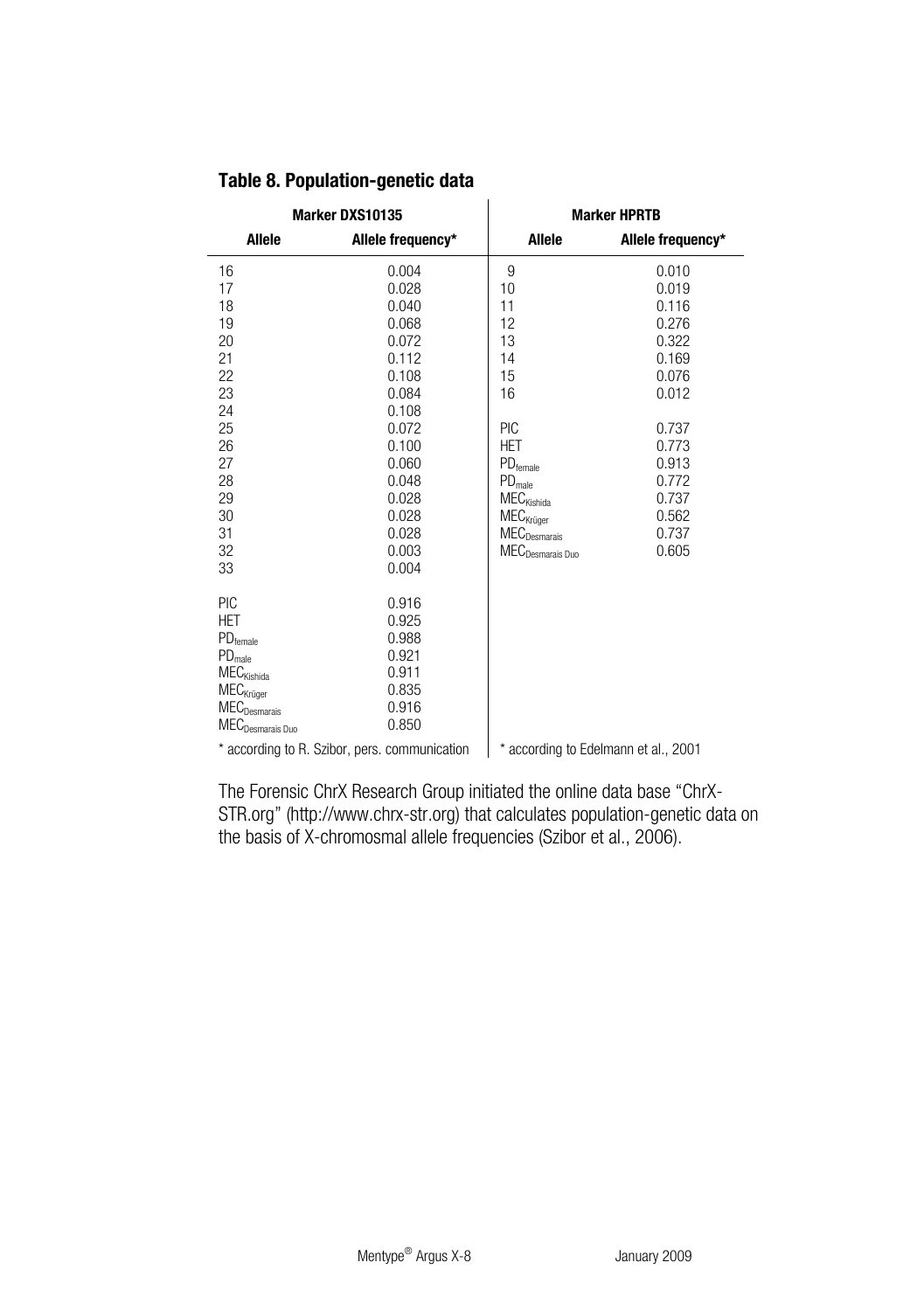# <span id="page-31-0"></span>**7. Usage of the X-chromosomal STRs and their characteristics**

In principle, the guidelines of the ISFG [\(www.isfg.org](http://www.isfg.org/)) are valid for working with X-chromosomal STRs, too. However, the following special characteristics should be pointed out: Typing of X-chromosomal markers is only permissible when the phenotypic **and** genetic sex is identical. The genetic sex can easily be determined by the analysis of the Amelogenin locus. If the phenotypic sex differs from the genotypic sex, results from ChrX-typing could not be used. Following the national laws, this information has to be handled strictly confidential and should only be forwarded to the analysed person on request.

Generation of X-chromosomal profiles for kinship testing should be taken into account whenever autosomal markers do not give reliable or unequivocal results, mainly in deficiency cases. In some instances, e.g. for complex kinship and paternity testing, markers located on the sex chromosomes may turn out to be more informative than their autosomal counterparts, and the use of sexchromosomal markers may therefore substantially improve the efficiency of a kinship test. This arises from the fact that the mean exclusion chance (MEC) of a X-chromosomal marker is consistently larger than that of an autosomal marker with the same allele frequencies.

### **Linkage groups**

In contrast to ealier findings (Szibor 2003b), recent studies showed (Tillmar et al. 2008, Machado 2009) that markers of linkage groups three (HPRTB, DXS10101) and four (DXS10134, DXS7423) cannot be regarded as unlinked. The possibility of linkage between these markers should be considered in calculation and interpretation of relationship tests in deficiency cases. If necessary both probabilities should be calculated from the linkage groups 1,2,3 **and** linkage groups 1,2,4. For use and calculation of X-chromosomal markers see Krawczak M, 2007 and http://linkage.rockefeller.edu.

# **Kinship tests and paternity cases with ChrX STRs**

X-chromosomal markers are particularly informative for inferring parent– offspring relationships that involve at least one female, i.e. mother–daughter, mother–son, and father–daughter duos. For paternity cases only testing between father and daughter is possible, since fathers leave their only Xchromosome to their daughter, and sons get the X-chromosome from their mother.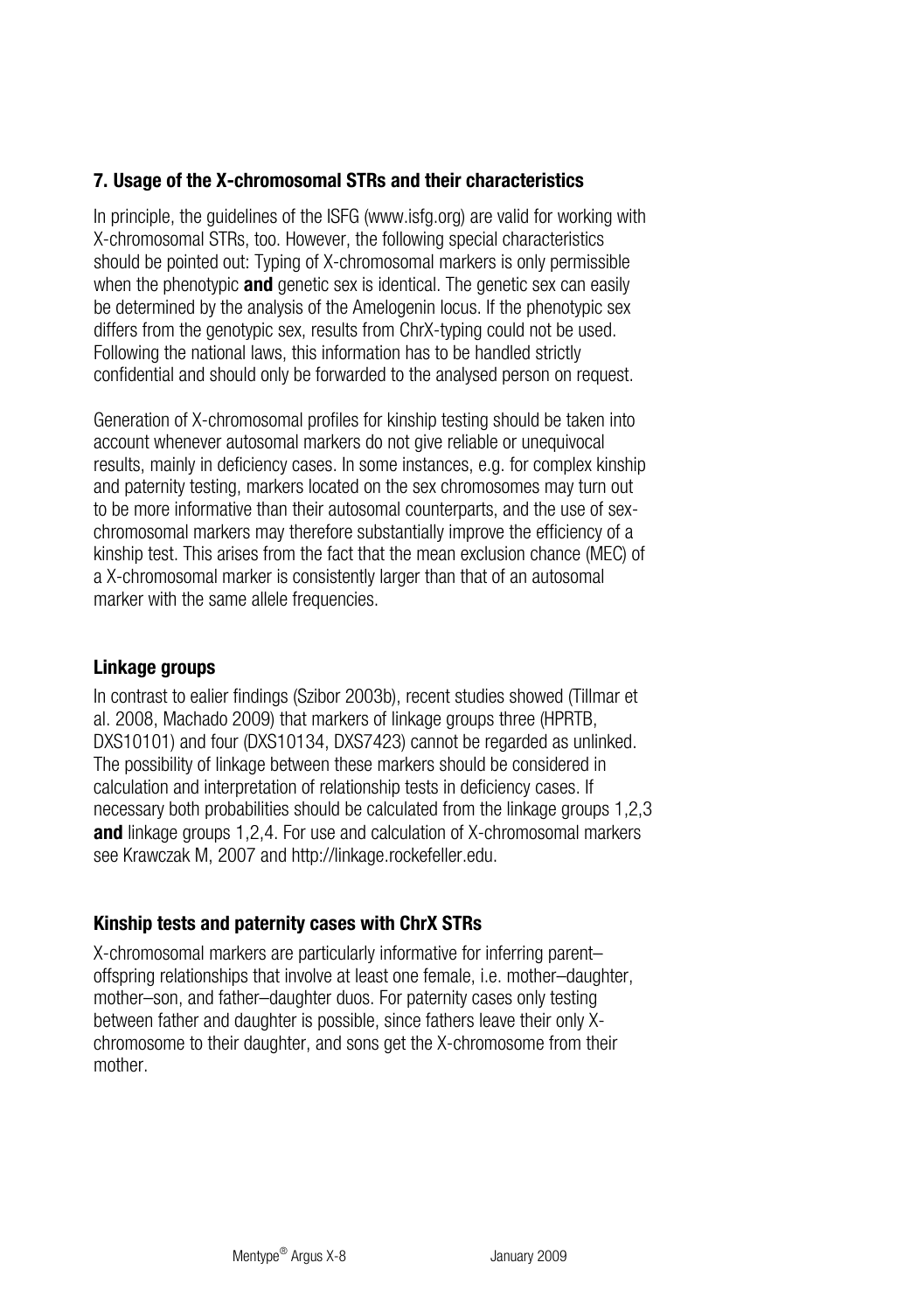# **Deficiency cases**

If the putative father (PV) descends from the putative grandmother (PGM) without any doubt, his X-chromosomal characteristics originate from the PGM. Therefore, she (PGM) can be analysed X-chromosomally instead of him (PV). The calculation of the PGM-likelihood with X chromosomal markers (PGMdaughter) may be performed like the calculation with autosomal markers (PVdaughter). Here, the MEC values according to the formula of Krüger et al., 1968 shall be applied, whereas only unlinked X-STR markers of the Mentype **Argus X-8** can be used. For markers which are in coupling equilibrium, haplotype frequencies must be involved for calculation.

# **Siblings and distant relationships**

The X-chromosomal analysis – without parental samples – can **not** be used as relationship test in the following cases:

- Different putative fathers could be father of the child
- Half-brothers with same father and different mothers
- Brothers and half-brothers with same mother (statistically, they have 50% of the characteristics in common, thus the test is comparable to a test with autosomal markers)

Whenever distant relationship should be analysed, genotyping of Xchromosomal markers is very useful, because the usage of coupled markers allows ChrX-haplotyping. Three markers of each linkage group from Mentype<sup>®</sup> **Argus X-8** have to be handled as haplotype for genotyping. For further details see Szibor et al., 2003b, for calculation see the online data base "ChrX-STR.org" (http://www.chrx-str.org).

# **Usage of X-chromosomal markers for forensic traces**

In most cases the use of autosomal markers for profiling is much better because all autosomal loci have two alleles. Whenever female DNA traces have to be analysed in a male background, e.g. female traces under nails of a man, X-chromosomal markers are advantaged. The likelihood that one allele of the trace is covered by the male background is only half in comparison to autosomal tests. Note: International DNA databases usually do not include markers of the X-chromosome.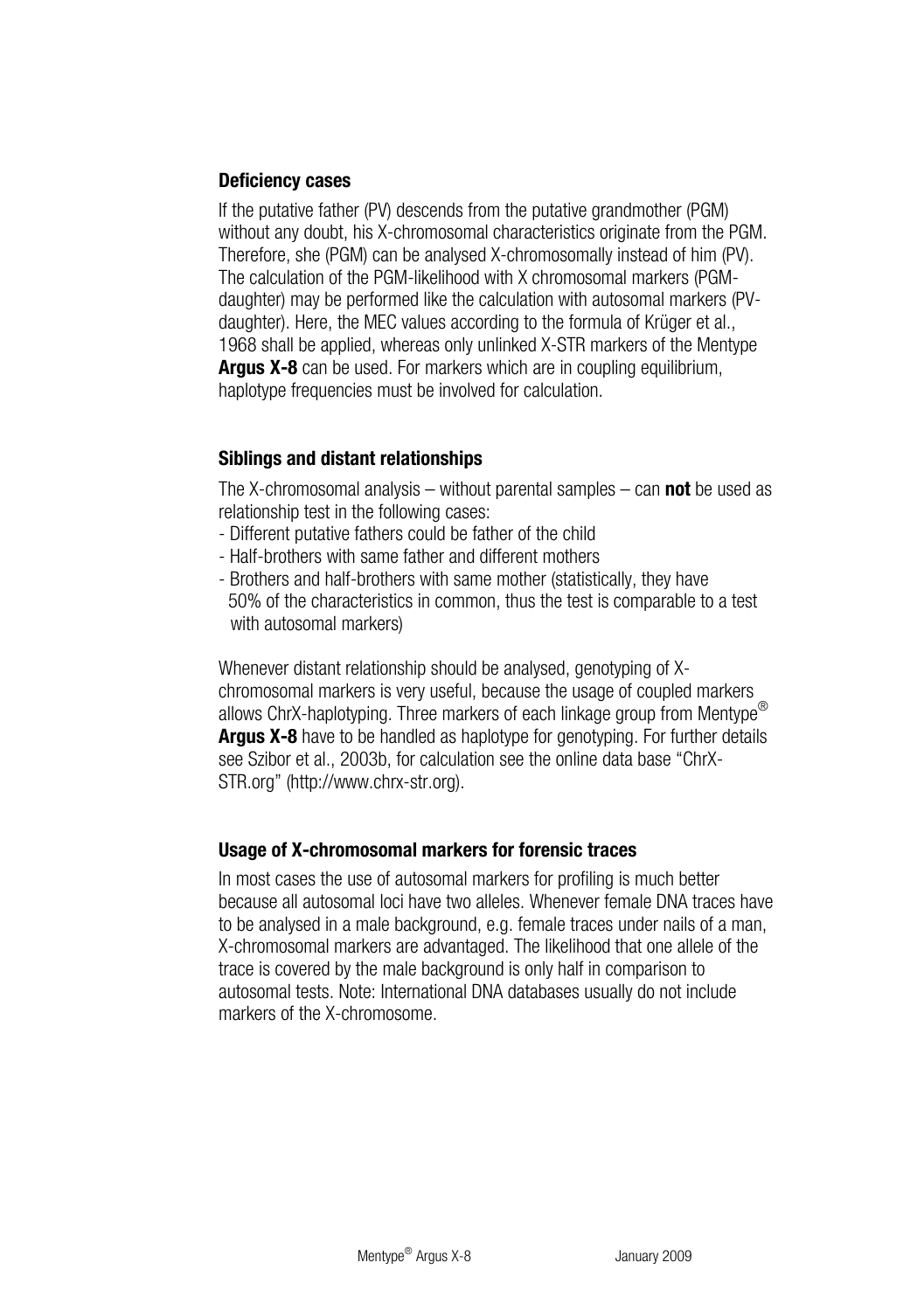### **References**

**Bär W, Brinkmann B, Budowle B, Carracedo A, Gill P, Lincoln P, Mayr W, Olaisen B (1997)** DNA recommendations. Further report of the DNA commission of the ISFH regarding the use of short tandem repeat systems. *Forensic Sci Int 87:181-184.* 

**Becker D, Rodig H, Augustin C, Edelmann J, Götz F, Hering S, Szibor R, Brabetz W (2008)** Population genetic evaluation of eight X-chromosomal short tandem repeat loci using Mentype Argus X-8 PCR amplification kit. *Forensic Sci Int: Genetics 2:69-74.* 

**Botstein D, White RI, Skolnick M, Davis RW (1980)** Construction of a genetic linkage map in man using restriction fragment length polymorphisms. *Am J Hum Genet 32:314–331.* 

**Desmarais D, Zhong Y, Chakraborty R, Perreault C, Busque L (1998)** Development of a highly polymorphic STR marker for identity testing purposes at the human androgen receptor gene (HUMARA). *J Forensic Sci 43:1046– 1049.* 

**Edelmann J, Hering S, Michael M, Lessig R, Deichsler D, Meier-Sundhausen G, Roewer L, Plate I, Szibor R (2001)** 16 X chromosome STR loci frequency data from a german population. *Forensic Sci Int 124 215-218.*

**Edelmann J, Hering S, Augustin C, Szibor R (2007)** Characterisation of STR markers DXS10146, DXS10134 and DXS10147 located within a 79.1 kb region at Xp28. *Forensic Sci Int: Genetics (DOI 10.1016/j.fsigen.2007.08.001).*

**Hering S, Augustin C, Edelmann J, Heidel M, Dressler J, Rodig H, Kuhlisch E, Szibor R (2006)** DXS10079, DXS10074 and DXS10075 are STRs located within a 280 kb region of Xq12 and provide stable haplotypes useful for solving of complex kinship cases. *Int J Legal Med 120(6):337-45.* 

**Kishida T, Wang W, Fukuda M, Tamaki Y (1997)** Duplex PCR of the Y-27H39 and HPRT loci with reference to Japanese population data on the HPRT locus. *Jpn J Legal Med 51: 67–69.* 

**Krawczak M (2007)** Kinship testing with X-chromosomal markers: Mathematical and statistical issues. *Forensic Sci Int: Genetics Jun;1(2):111-4*

**Krüger J, Fuhrmann W, Lichte KH, Steffens C (1968)** Zur Verwendung der sauren Erythrocytenphosphatase bei der Vaterschaftsbegutachtung. *Dtsch Z Gerichtl Med 64:127–146.*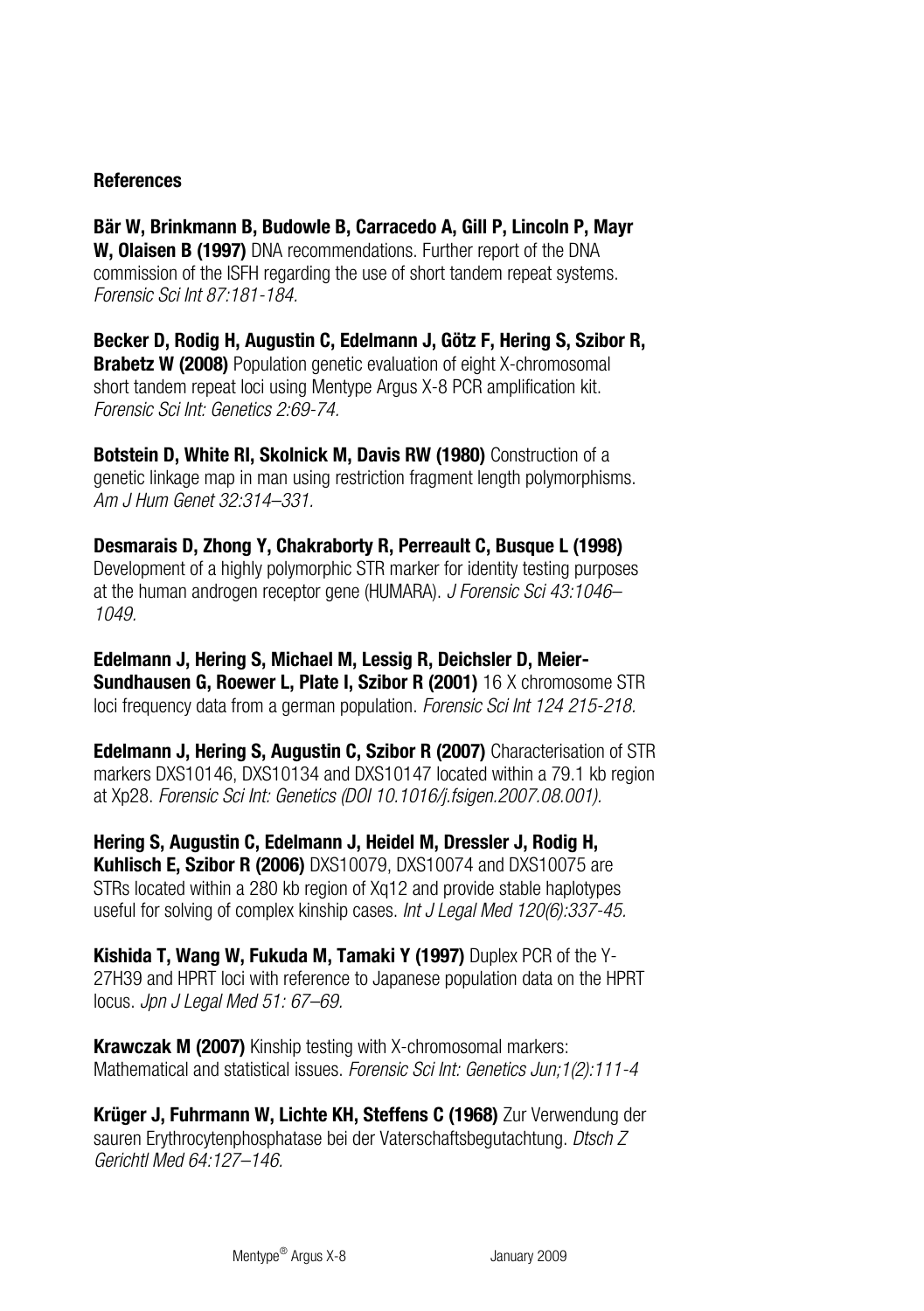**Machado FB (2009)** Genetic map of human X-linked microsatellites used in forensic practice. *Forensic Sci Int: Genetics; doi:10.1016 ( paper in press)*

**Rodig H, Kloep F, Weißbach L, Augustin C, Edelmann J, Hering S, Szibor R, Götz F, Brabetz W** Evaluation of 7 X-chromosomal Short Tandem Repeat loci located within the Xq26 region. *Forensic Sci Int (submitted)* 

**Szibor R, Edelmann J, Zarrabeitia, MT (2003a)** Sequence structure and population data of the X-linked markers DXS7423 and DXS8377 – clarification of conflicting statements published by two working groups. *Forensic Sci Int 134 72-73.* 

**Szibor R, Krawczak M, Hering S, Edelmann J, Kuhlisch E, Krause D (2003b)** Use of X-linked markers for forensic purposes. *Int J Legal Med 117 67-74.* 

**Szibor R, Edelmann J, Hering S, Plate I, Wittig H, Roewer L, Wiegand P, Calì F, Romano V, Michael M (2003c)** Cell line DNA typing in forensic genetics – the necessity of reliable standards. *Forensic Sci. Int. 138 37-43.*

**Szibor R, Hering S, Edelmann J (2006)** A new Web site compiling forensic chromosome X research is now online. *Int J Legal Med 120(4):252-4.* 

**Szibor R, Edelmann J, Hering S, Gomes I, Gusmao L (2009)** Nomenclatur discrepancies in the HPRTB short tandem repeat. *Int J Legal Med DOI 10.1007/s00414-008-0314-7 (Published online 10 January 2009).* 

**Tillmar A, Mostad P, Egeland T, Lindblom B, Holmlund G, Montelius K (2008)** Analysis of linkage and linkage disequilibrium for eight X-STR markers. *Forensic Sci Int: Genetics Dec;3(1):37-41.*